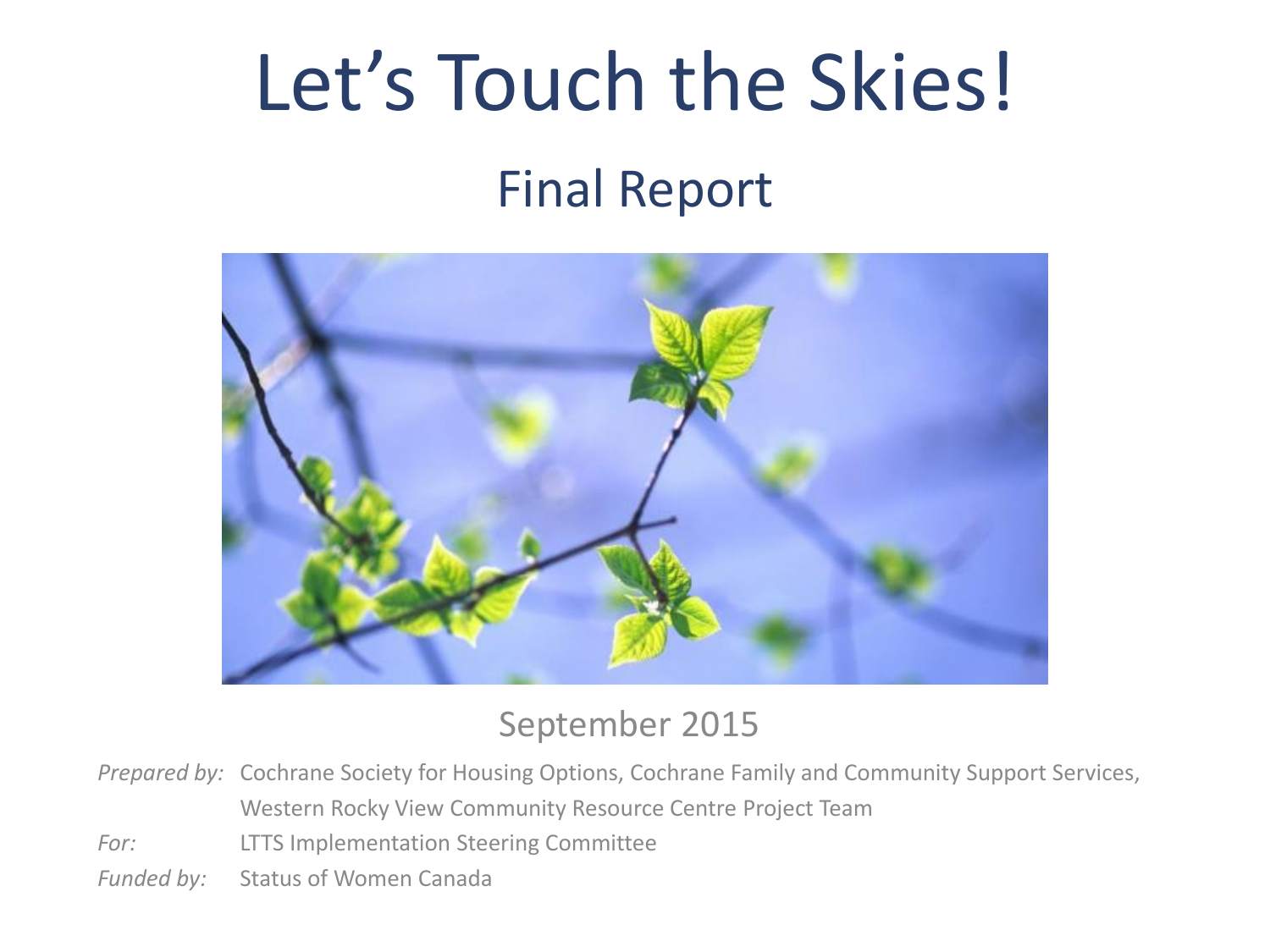## Project Overview

- **Dec 2012-Aug 2013**  Community based research and a report including results and recommendations completed (Let's Touch the Skies! A Report on Women's Economic Security in Cochrane & the Surrounding Area)
- **Fall 2013**  The Report was also released to Stakeholder organizations, professionals, and community members, Town Council and Rockyview County
- **Fall 2013**  Several stakeholders commenced collaborative work on some key recommendations during the research phase and were identified as satellite working groups
- **Jan-March 2014**  Implementation Steering Committee reviewed the recommendations and prioritized the implementation goal to be:

#### **"Enhanced coordination of community services to promote women's economic security in Cochrane and area using a gender based analysis lens"**

• **April 2014-August 2015** – 'Let's Touch the Skies' Project Team and satellites worked diligently on the implementation plan and key recommendations to achieve outcomes outlined in this report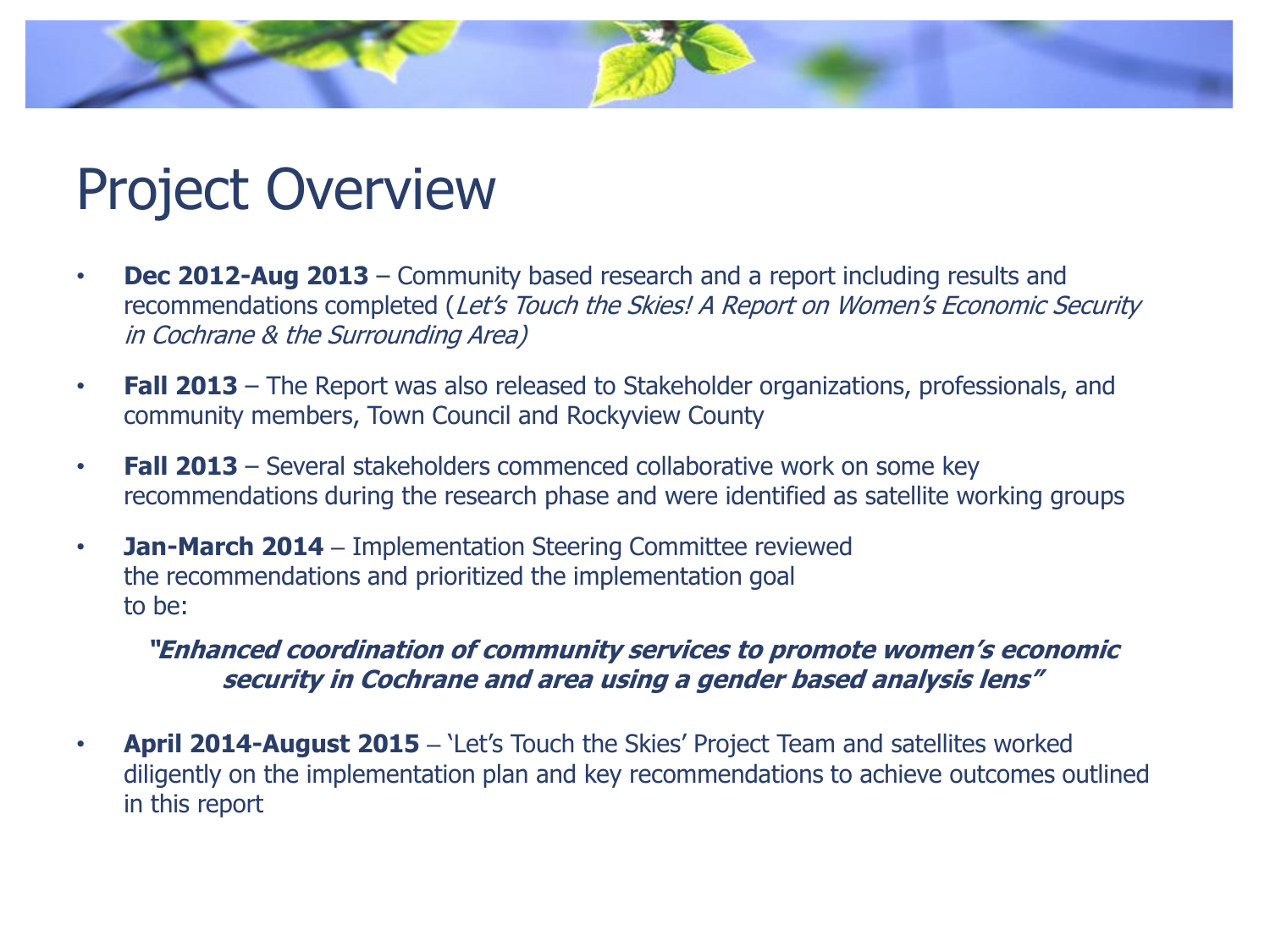### Let's Touch the Skies Community Implementation Plan

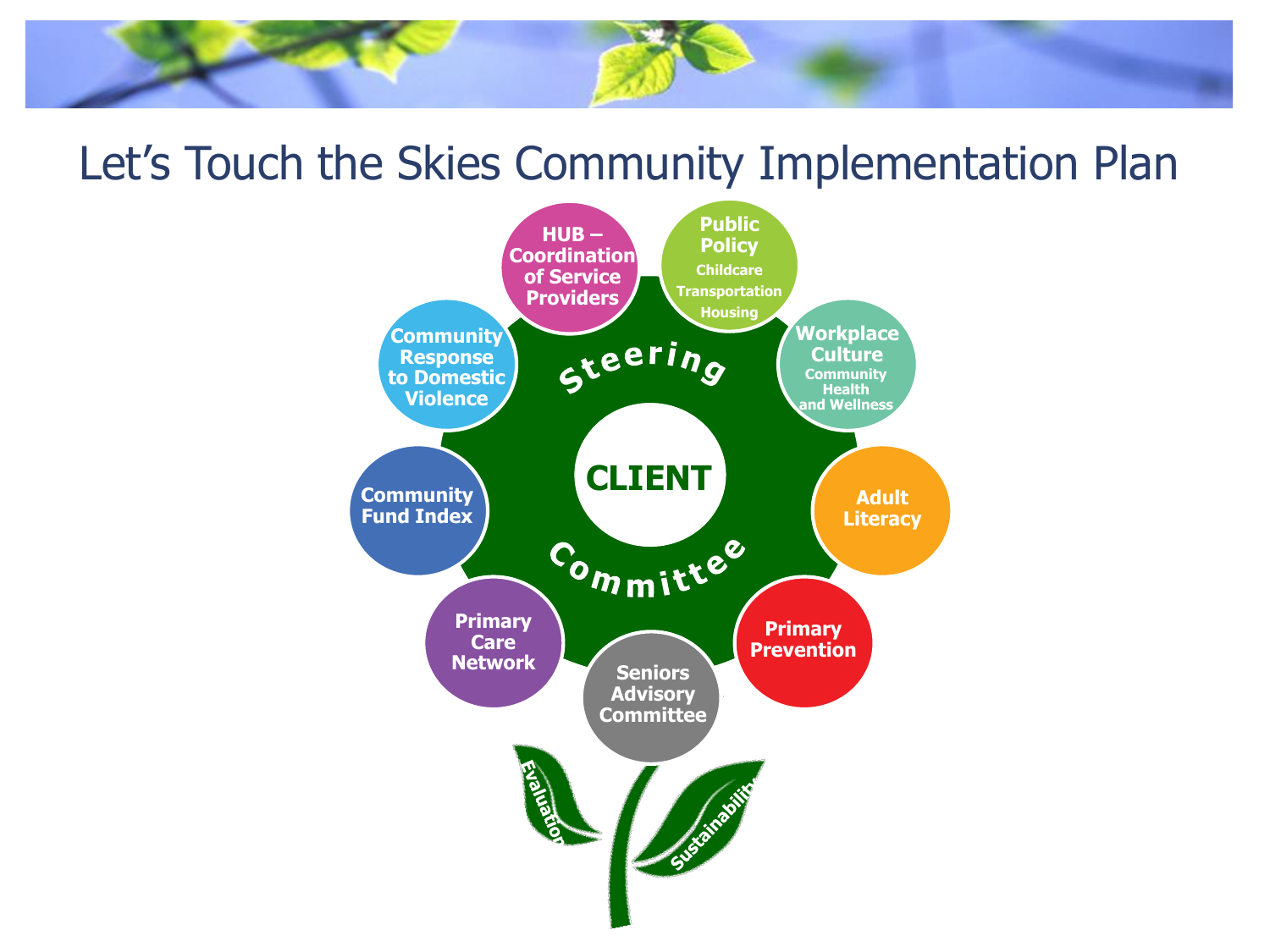

| <b>Key Activities</b>                    | • LTTS project team researched best practices for a Municipal social policy along<br>with an inclusion and equity tool.<br>LTTS selected the inclusion and equity tool developed by The City for All<br>Women's Initiative in Ottawa (CAWI).<br>Lethbridge's Inclusion consultant, member of the CAWI team, presented the<br>tool to Town Administration and the LTTS Steering Committee. Town of<br>Cochrane committed to developing Social Policy.                                                                                                                                                                                                                                                                                                                                                                                                                                                                                                                                                                                                                        |  |  |
|------------------------------------------|-----------------------------------------------------------------------------------------------------------------------------------------------------------------------------------------------------------------------------------------------------------------------------------------------------------------------------------------------------------------------------------------------------------------------------------------------------------------------------------------------------------------------------------------------------------------------------------------------------------------------------------------------------------------------------------------------------------------------------------------------------------------------------------------------------------------------------------------------------------------------------------------------------------------------------------------------------------------------------------------------------------------------------------------------------------------------------|--|--|
| <b>Barriers and</b><br><b>Challenges</b> | Municipality indicated a readiness for an Equity & Inclusion Lens<br>$\bullet$<br>Education/awareness for "social" issues intersection with other departments<br>$\bullet$                                                                                                                                                                                                                                                                                                                                                                                                                                                                                                                                                                                                                                                                                                                                                                                                                                                                                                  |  |  |
| <b>Current</b><br><b>Momentum</b>        | Key frameworks being applied to municipal and community work: WIC<br>(Welcoming & Inclusive Communities by AUMA), CCMARD (Canadian Coalition<br>of Municipalities Against Racism & Discrimination) & Ottawa's Equity and<br><b>Inclusion Lens</b><br>Baseline data and evaluation gathered through the WIC Diversity Evaluation<br>$\bullet$<br>by Town Executive Leadership (9 completed in total)<br>Town staff survey to gather information on diversity, equity and inclusion<br>$\bullet$<br>awareness circulated to 200 individuals with 89 respondents.<br>Town Department and Senior Leadership presentations to discuss process,<br>$\bullet$<br>procedures and AD's that will help to support Equity & Inclusion objectives.<br>Internal Equity & Inclusion staff committee development<br>Grant application (Human Rights & Multiculturalism Fund) to support<br>$\bullet$<br>activities and engagement events to recruit for community Equity & Inclusion<br>Committee (work jointly with Town committee).<br>Town of Cochrane Social Policy Draft<br>$\bullet$ |  |  |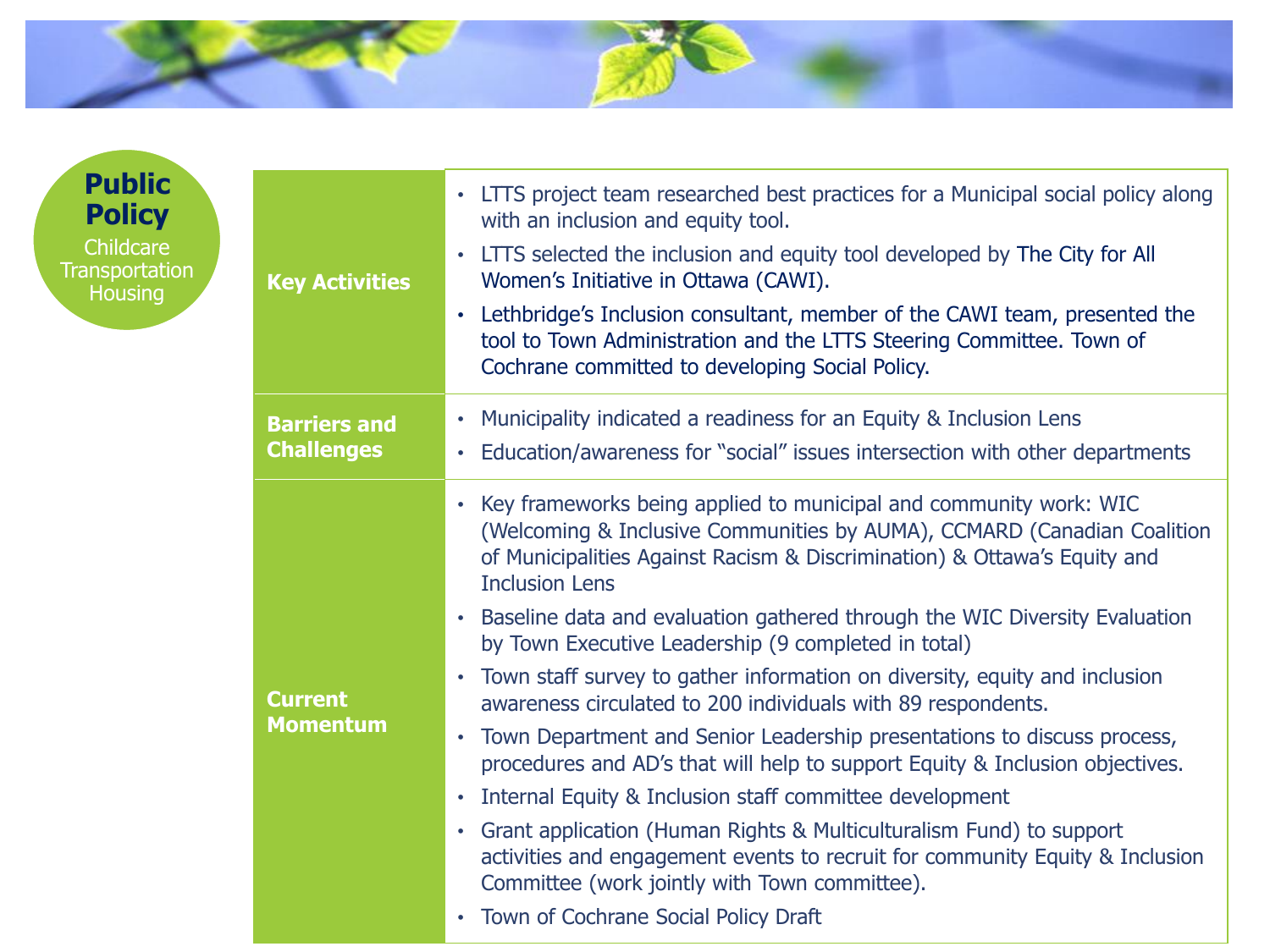

| <b>Key Activities</b>                    | • Snapshot of Federal, Provincial and Local Child care situation<br>Presentation to key community stakeholders of snapshot, evidence-based<br>$\bullet$<br>models of afterschool programming & ECMAP findings.                                                                                                                                                                                                                                                                                                                                                                                                                           |  |  |
|------------------------------------------|------------------------------------------------------------------------------------------------------------------------------------------------------------------------------------------------------------------------------------------------------------------------------------------------------------------------------------------------------------------------------------------------------------------------------------------------------------------------------------------------------------------------------------------------------------------------------------------------------------------------------------------|--|--|
| <b>Barriers and</b><br><b>Challenges</b> | Multiple agenda's of stakeholders<br>$\bullet$<br>Varying and disparate resources available amongst stakeholders (space,<br>transportation to, funding, leadership, staff)                                                                                                                                                                                                                                                                                                                                                                                                                                                               |  |  |
| <b>Current</b><br><b>Momentum</b>        | • After School Care Collective formed<br>After School Programming Focus established by collective<br>$\bullet$<br>Two directions to be determined (Supervision only focus or specific program<br>delivery)<br>Initiative lead by Fiona Gilbert with FCSS and potential backbone organization<br>to support the collective<br>Two Strategic planning sessions held to date with next steps focused on<br>determining the quality and focus of the collective (where on spectrum of<br>collaboration are each of the stakeholders).<br>Potential changes to provincial delivery and funding for childcare/afterschool<br>$\bullet$<br>care |  |  |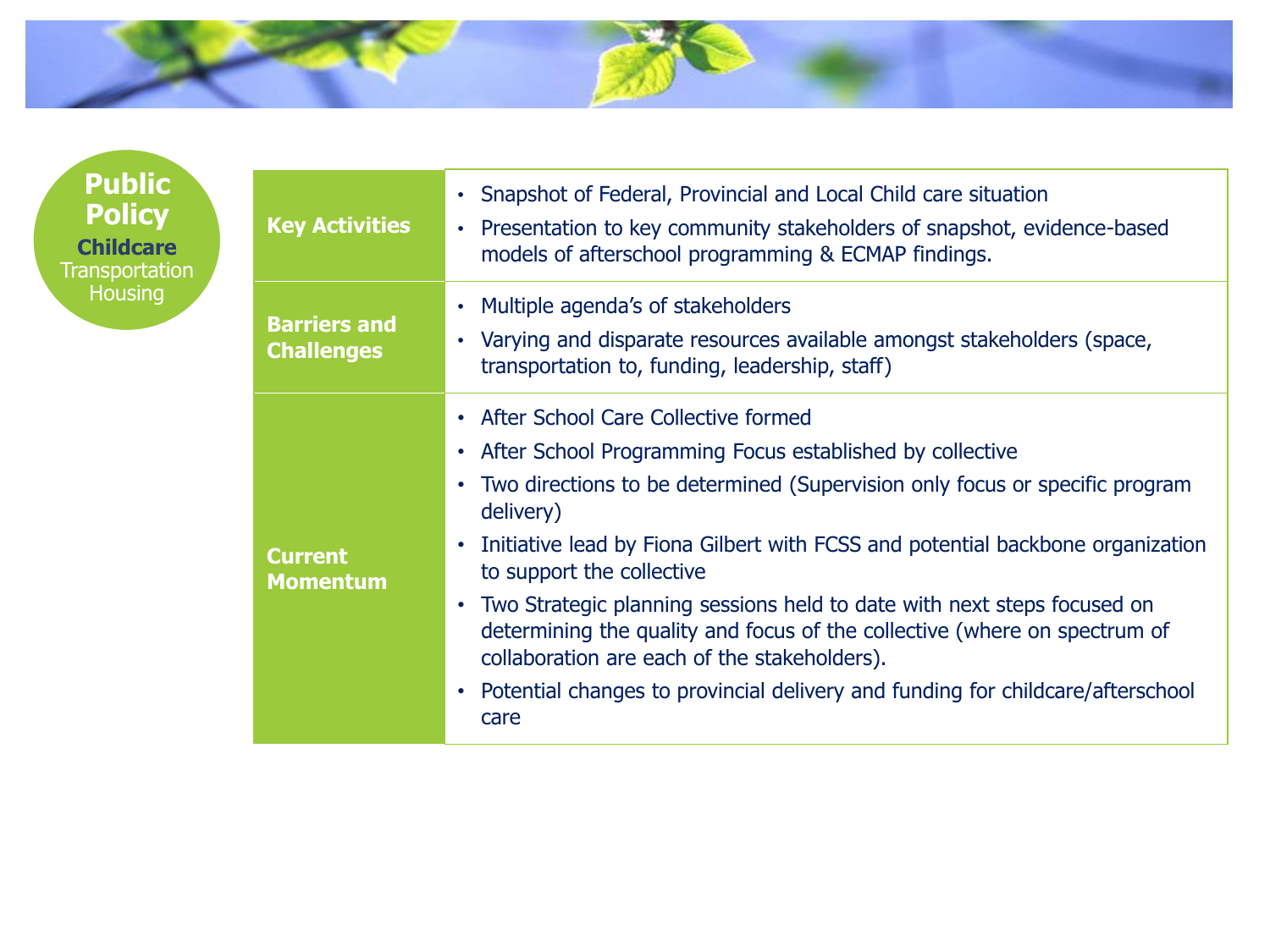

| <b>Key Activities</b>                    | • Town of Cochrane commissioned a study on transit and are considering<br>various transit options however no specific timelines for transit have been<br>established.<br>Resource Centre applied for additional funding to support the CAR program<br>$\bullet$<br>LTTS researched and presented interim local transportation options to the<br>$\bullet$<br>Cochrane and Area Seniors Advisory Committee. One of the options is to<br>implement a Dial-a-Bus route to serve the seniors population.                                                                                                                                                     |  |  |  |
|------------------------------------------|----------------------------------------------------------------------------------------------------------------------------------------------------------------------------------------------------------------------------------------------------------------------------------------------------------------------------------------------------------------------------------------------------------------------------------------------------------------------------------------------------------------------------------------------------------------------------------------------------------------------------------------------------------|--|--|--|
| <b>Barriers and</b><br><b>Challenges</b> | Geographically widespread neighborhoods<br>$\bullet$<br>Cross migration into Calgary<br>$\bullet$<br>Seniors and Youth are two specific sectors Impacted<br>Private Transportation not cost effective<br>$\bullet$                                                                                                                                                                                                                                                                                                                                                                                                                                       |  |  |  |
| <b>Current</b><br><b>Momentum</b>        | There has been no timelines set to launch local transit by the Town as of now.<br>$\bullet$<br>• As a result of the LTTS presentation to seniors on transportation options,<br>FCSS applied for a Federal New Horizons grant to pilot a Dial-a-Bus service for<br>seniors in Cochrane. The Dial-a-Bus will provide local service within a<br>specified route in Cochrane for seniors and other community members.<br>FCSS will know by October 2015 if they have been successful in the grant<br>$\bullet$<br>application.<br>RC received additional funding for the CAR program which will give more<br>$\bullet$<br>people access to social transport. |  |  |  |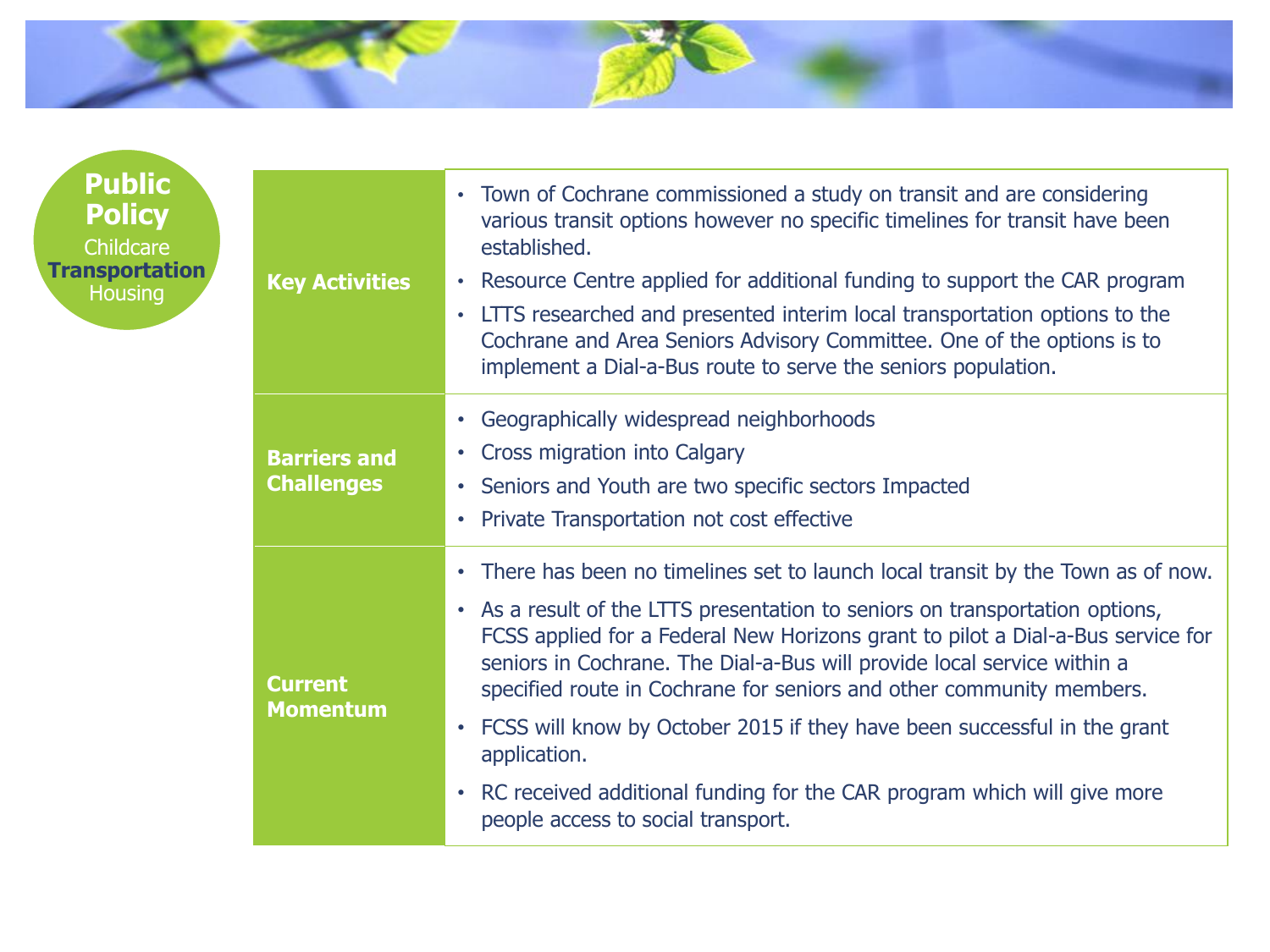

| <b>Key Activities</b>                    | <b>Housing Forum held</b><br>$\bullet$<br>Continuing to advocate for diversity in housing<br>$\bullet$<br>Pursue opportunities to create new housing types                                                                                                                                                                                                                                                                                                                                                                                                                                                                                                                                                                                                                                                                                                                                                                                                                                                                                                                                                                                                                                                                      |  |  |
|------------------------------------------|---------------------------------------------------------------------------------------------------------------------------------------------------------------------------------------------------------------------------------------------------------------------------------------------------------------------------------------------------------------------------------------------------------------------------------------------------------------------------------------------------------------------------------------------------------------------------------------------------------------------------------------------------------------------------------------------------------------------------------------------------------------------------------------------------------------------------------------------------------------------------------------------------------------------------------------------------------------------------------------------------------------------------------------------------------------------------------------------------------------------------------------------------------------------------------------------------------------------------------|--|--|
| <b>Barriers and</b><br><b>Challenges</b> | Funding<br>$\bullet$<br><b>Human Resources</b><br>NIMBY (Not In My Back Yard)                                                                                                                                                                                                                                                                                                                                                                                                                                                                                                                                                                                                                                                                                                                                                                                                                                                                                                                                                                                                                                                                                                                                                   |  |  |
| <b>Current</b><br><b>Momentum</b>        | Service Agreement up for renewal at year end.<br>$\bullet$<br>Information collected at Housing Forum being used as base information as<br>$\bullet$<br>opportunities arise to address local housing issues. (e.g. Information on<br>seniors housing issues brought to new Seniors Advisory Council). Gaps<br>Identified at the Housing Forum include: affordable rental units, DV<br>emergency/transitional housing, youth emergency/safe housing, affordable<br>seniors housing.<br>CSHO is taking possession of $13 - 2$ -bedroom units to be operated under the<br>$\bullet$<br>Provincial Affordable Housing Program. The occupancy date is October 1,<br>2015<br>• CSHO has completed their 5 year Strategic Plan developed in 2009. This<br>spring, the organization experienced a complete changeover of Board of<br>Directors. The new Board will begin working on a new Strategic Plan in the<br>coming months. Information collected at the Housing Forum will provide<br>some guidance in that process.<br>CSHO will participate in the development of the Municipal Equality and<br>$\bullet$<br>Inclusion Policy to ensure it addresses housing issues as identified by the<br>community and at the Housing Forum. |  |  |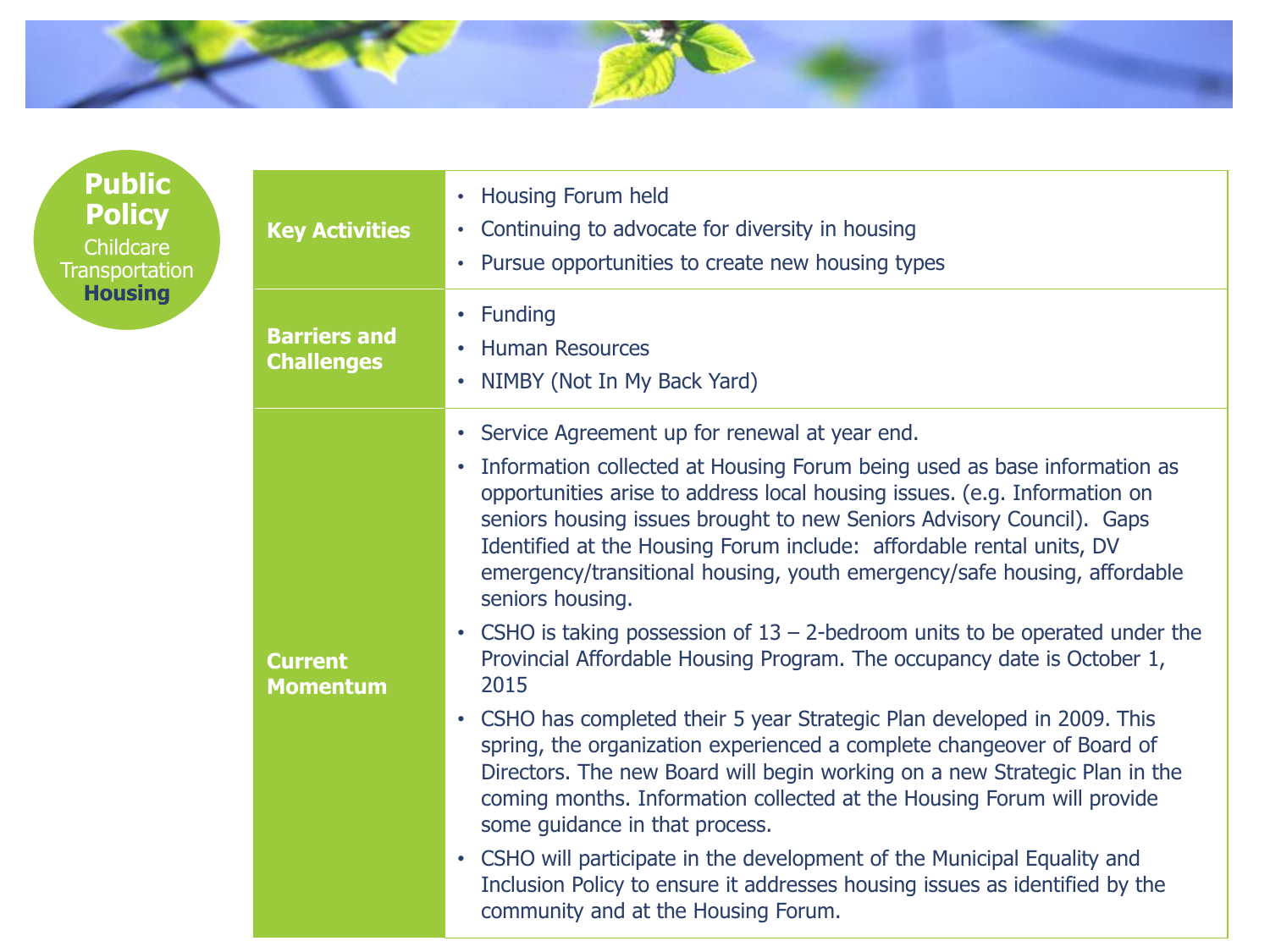

| <b>Workplace</b><br>Culture<br>Community Health<br>and Wellness | <b>Key Activities</b>                    | • LTTS research showed that an AHS sponsored Community Helper's program in Banff<br>has been successful in engaging local businesses to train employees to provide peer<br>support. This is a 3-year program to build capacity of ordinary citizens to participate<br>in primary prevention of mental illness and other social issues.<br>LTTS worked diligently with Alberta Health Services to bring the Community Helper's<br>Program to Cochrane. The program was launched in March 2015.<br>Sharon MacDonald has been hired as the Program Coordinator for the Community<br>Helpers Program. She is engaging Cochrane's schools, businesses, non-profits,<br>service providers, health services, and faith community to offer Community Helpers<br>training to a broad cross-section of Cochranites. |
|-----------------------------------------------------------------|------------------------------------------|-----------------------------------------------------------------------------------------------------------------------------------------------------------------------------------------------------------------------------------------------------------------------------------------------------------------------------------------------------------------------------------------------------------------------------------------------------------------------------------------------------------------------------------------------------------------------------------------------------------------------------------------------------------------------------------------------------------------------------------------------------------------------------------------------------------|
|                                                                 | <b>Barriers and</b><br><b>Challenges</b> | • LTTS tried to engage the Local Chamber of Commerce with limited success. LTTS<br>continued to work with the Town of Cochrane Economic Development office to<br>engage local businesses, however could not gain any momentum.<br>Engaging the Business Community continues to be a challenge.                                                                                                                                                                                                                                                                                                                                                                                                                                                                                                            |
|                                                                 | <b>Current</b><br><b>Momentum</b>        | • Two workshops have been offered to date, with 23 people participating and<br>17 completing all modules to become full-fledged Community Helpers. These trained<br>Community Helpers work in various sectors: seniors services, public schools,<br>municipal services, children's' programming, and local non-profit agencies.<br>• Additional Community Helpers training workshops are scheduled for October and<br>November.<br>In November, Mental Health First Aid training is being offered free of charge to<br>$\bullet$<br><b>Community Helpers.</b><br>Sharon is working in conjunction with Town of Cochrane Economic Development to<br>$\bullet$<br>further ways that Community Helpers training can become part of a workplace<br>wellness strategy for Cochrane businesses.                 |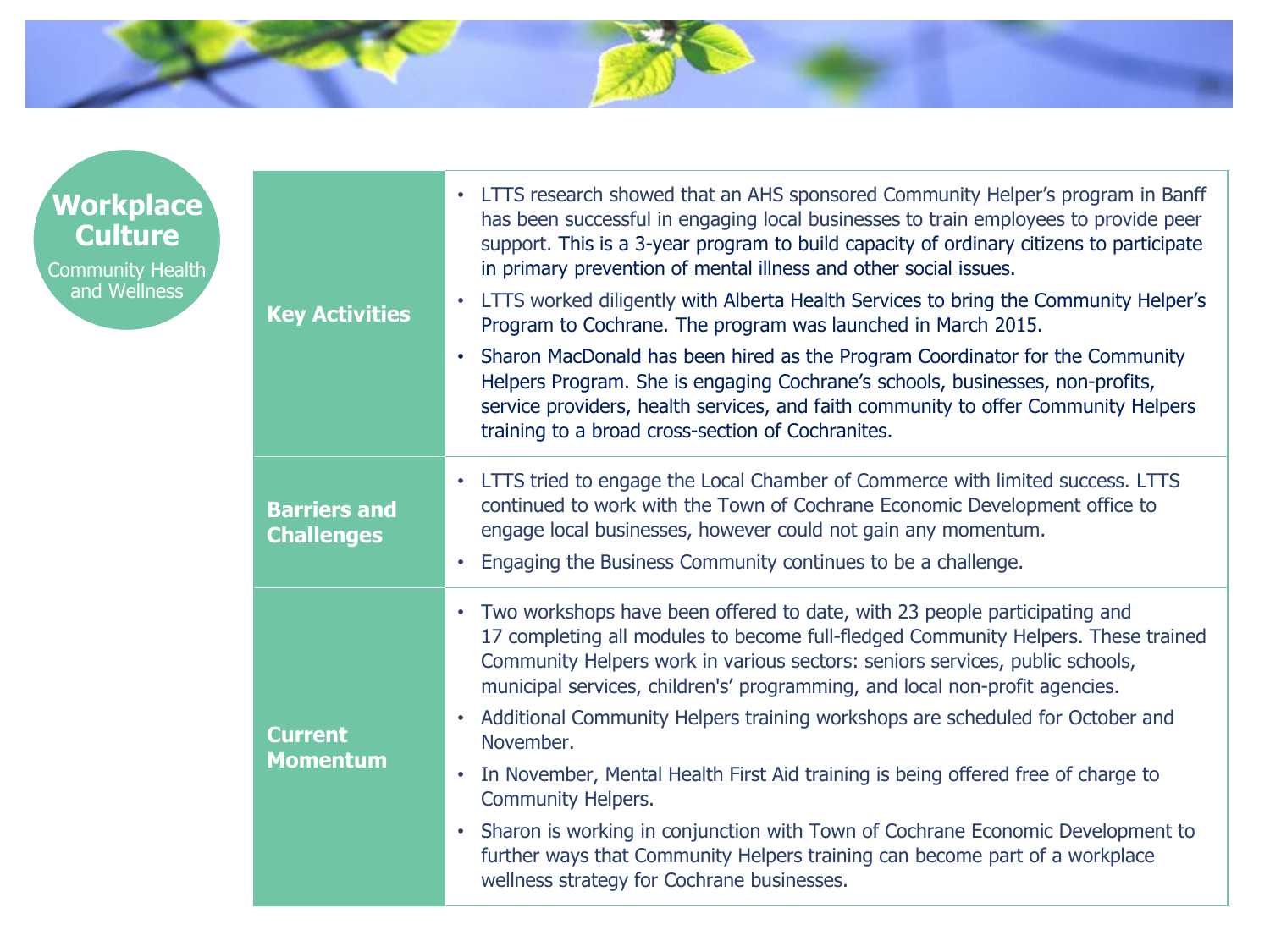

| <b>Adult</b><br>Literacy/<br><b>Education</b> | <b>Key Activities</b>                    | • A satellite working group consisting of representation from Rocky View<br>Schools Learning Centre, Rocky View Adult Education, Bow Valley College<br>was established to review systemic barriers and collaborate on coordination<br>of services.<br>• All three organisations reviewed their onsite and online programming to<br>coordinate services and create joint programming.<br>• The group also discussed sharing space and operating out of the same<br>facility however were not successful due to economic conditions                                                                                                                                                                   |
|-----------------------------------------------|------------------------------------------|-----------------------------------------------------------------------------------------------------------------------------------------------------------------------------------------------------------------------------------------------------------------------------------------------------------------------------------------------------------------------------------------------------------------------------------------------------------------------------------------------------------------------------------------------------------------------------------------------------------------------------------------------------------------------------------------------------|
|                                               | <b>Barriers and</b><br><b>Challenges</b> | • Financial constraints are a major obstacle to individuals and to our joint<br>plans<br>• Transportation and childcare constraints are an obstacle to individuals to<br>attend the programs                                                                                                                                                                                                                                                                                                                                                                                                                                                                                                        |
|                                               | <b>Current</b><br><b>Momentum</b>        | • Summer program activity guide had a coordinated one pager on adult<br>education.<br>• BVC and Town of Cochrane Economic Development provided space and<br>equipment to RVSCL for an adult basic computer class, Spring 2015.<br>• The United Way partnership has approved a grant to BVC for delivery of 4<br>beginner computer workshops to Cochrane Seniors in partnership with<br>Seniors on the Bow<br>• A referral form has being created and has been facilitating the referral<br>between BVC and RVSAL<br>• Influenced by LTTS project the BVC rep at that time completed her<br>Master's degree thesis to identify systemic barriers to postsecondary<br>education for women in Cochrane |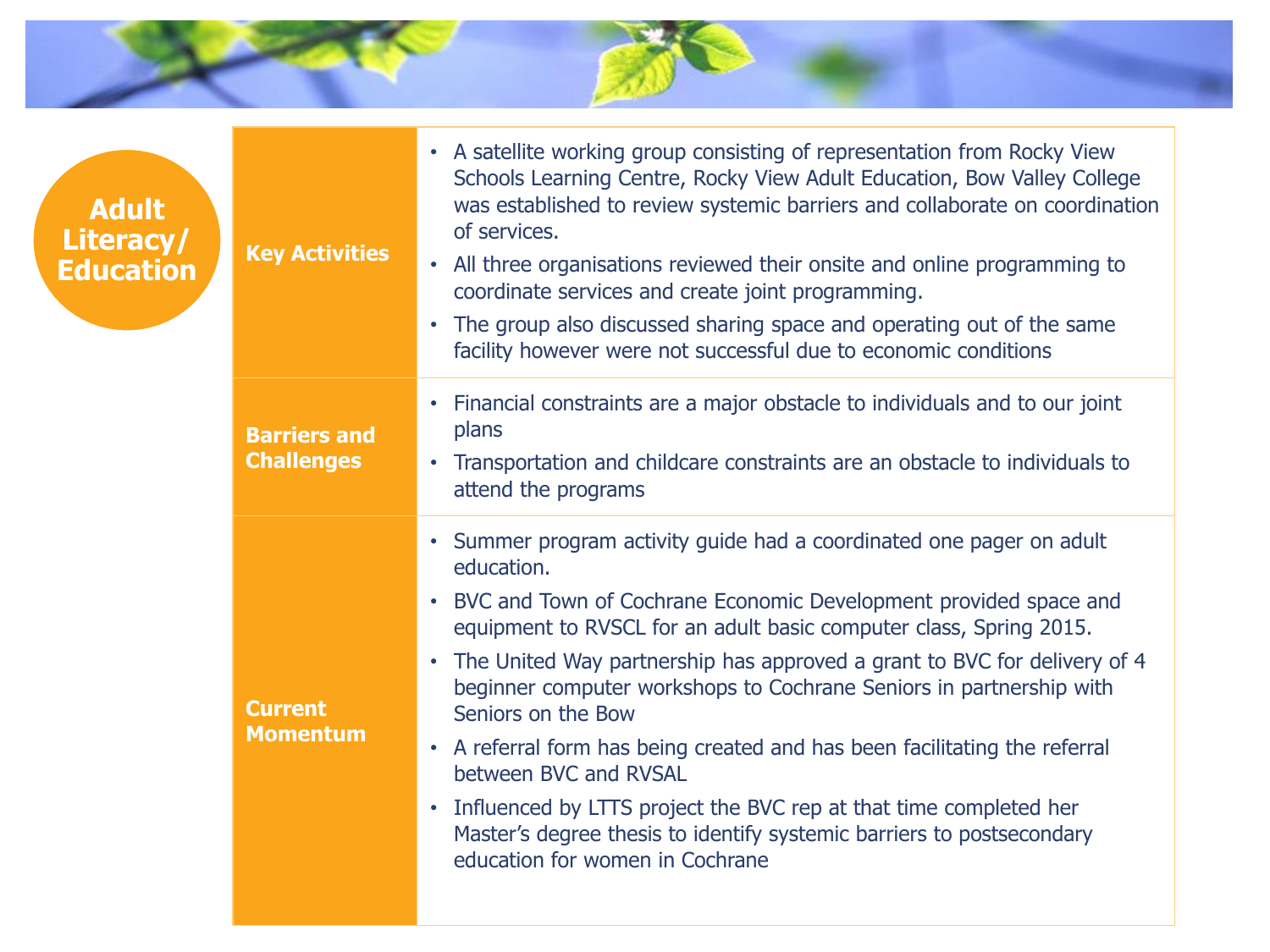

**Primary Prevention**

| <b>Key Activities</b>                    | • This was not specified as priority as RV School Division along with community<br>stakeholders is is leading the way in Primary Prevention programming.                                                                                                                                                                                                                                                                                                                                                                                                                                                                                                                                                                                                                                          |  |  |
|------------------------------------------|---------------------------------------------------------------------------------------------------------------------------------------------------------------------------------------------------------------------------------------------------------------------------------------------------------------------------------------------------------------------------------------------------------------------------------------------------------------------------------------------------------------------------------------------------------------------------------------------------------------------------------------------------------------------------------------------------------------------------------------------------------------------------------------------------|--|--|
| <b>Barriers and</b><br><b>Challenges</b> | • Although RV School division, B & G club, Stepping Stones and PLC, FCSS are<br>all working towards providing key programs for primary prevention, there<br>does not seem to a coordinated framework of response                                                                                                                                                                                                                                                                                                                                                                                                                                                                                                                                                                                  |  |  |
| <b>Current</b><br><b>Momentum</b>        | Several organizations are engaged in primary prevention activities including:<br>• Rocky View School Division is increasingly accessing evidence-based primary<br>prevention programs and developing collaborations and wrap around services<br>for children and youth.<br>• Stepping stones to mental health???<br>The Community Helpers' Program has a specific component aimed at training<br>٠<br>youth with specific skills to assist other youth.<br>Boys and Girls Club of Cochrane and Area offers many programs aimed at<br>mentoring and relationship building.<br>• Parent Link Centre provides early child education and other supports to<br>parents of children birth to age six.<br>• Family and Community Support Services offers a variety of Family Life<br>Education programs. |  |  |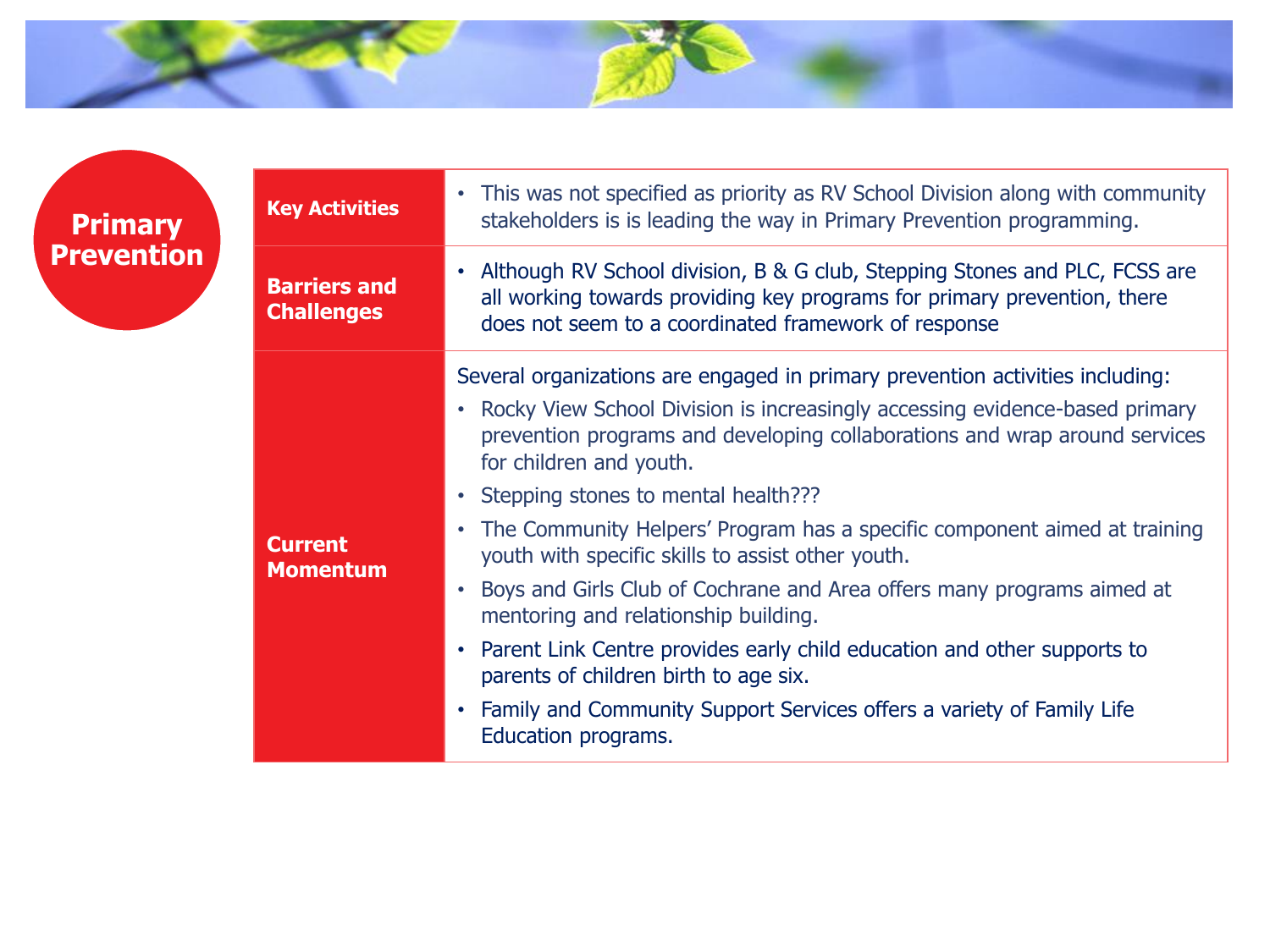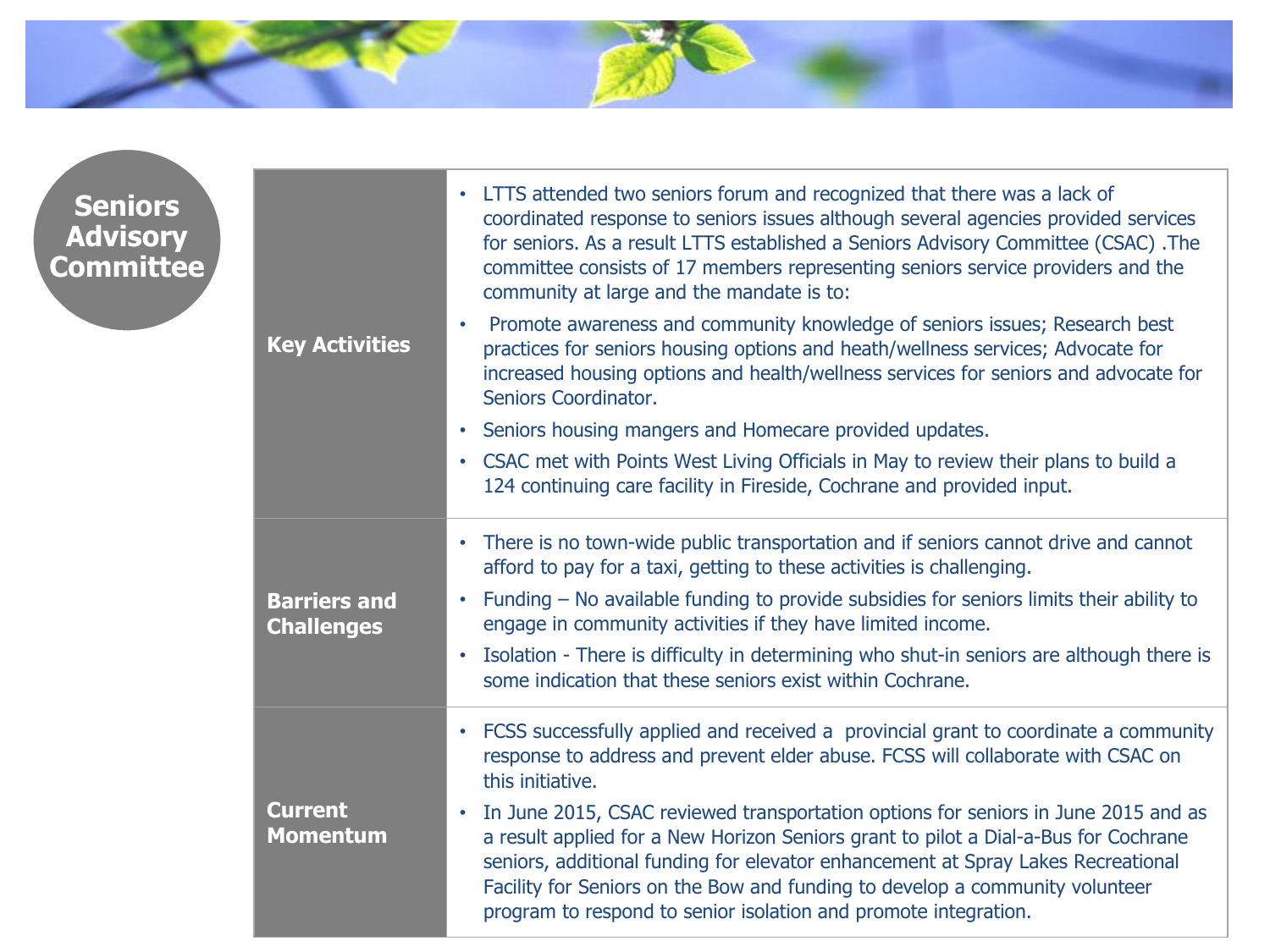

| <b>Primary</b><br>Care<br><b>Network</b> |                                          | The Health Home Community Initiative is based on a new and innovative model<br>of primary care that aims to:                                                                                                            |
|------------------------------------------|------------------------------------------|-------------------------------------------------------------------------------------------------------------------------------------------------------------------------------------------------------------------------|
|                                          |                                          | • Improve linkages and partnerships between doctors and community-based<br>health and social services                                                                                                                   |
|                                          |                                          | <b>Enhance</b> communication and support continuity of care between providers<br>$\bullet$                                                                                                                              |
|                                          | <b>Key Activities</b>                    | • Avoid duplication of services                                                                                                                                                                                         |
|                                          |                                          | <b>Coordinate</b> patient services seamlessly (without reliance on a physical<br>$\bullet$<br>building)                                                                                                                 |
|                                          |                                          | By building relationships with community partners (such as FCSS lets touch<br>$\bullet$<br>the skies project) we become astutely aware of shared service philosophies<br>and rally together to support common outcomes. |
|                                          | <b>Barriers and</b><br><b>Challenges</b> | • Committee and working group fatigue                                                                                                                                                                                   |
|                                          |                                          | • Lack of time/competing priorities/ select what to get involved with                                                                                                                                                   |
|                                          |                                          | Ongoing communications is required-level of info and delivery of info<br>$\bullet$                                                                                                                                      |
|                                          |                                          | • Visibility is required to build relationships- must leverage all stakeholders to<br>share messaging and raise the profiles of our work                                                                                |
|                                          |                                          | Participation requires "good will or in kind " contributions that must meets a<br>$\bullet$<br>need of the stakeholder                                                                                                  |
|                                          | <b>Current</b><br><b>Momentum</b>        | • Formation of a community health and social partners HHC Advisory<br><b>Committee</b> that shares a common platform of service enhancements,<br>linkages and coordination.                                             |
|                                          |                                          | Raise awareness and include PCNs as an identifiable health partner in various<br>$\bullet$<br>community enhancement discussions; additional to AHS.                                                                     |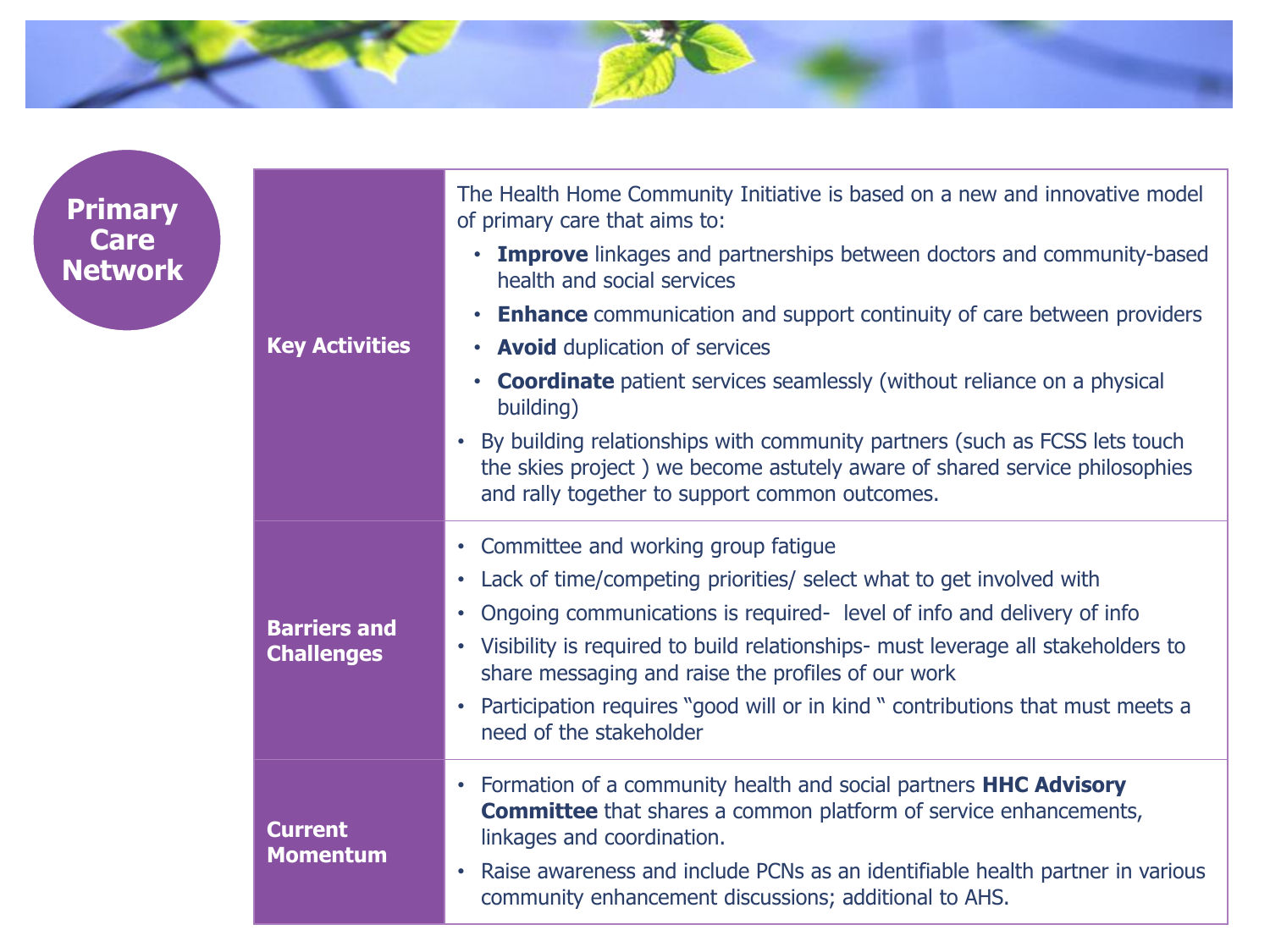

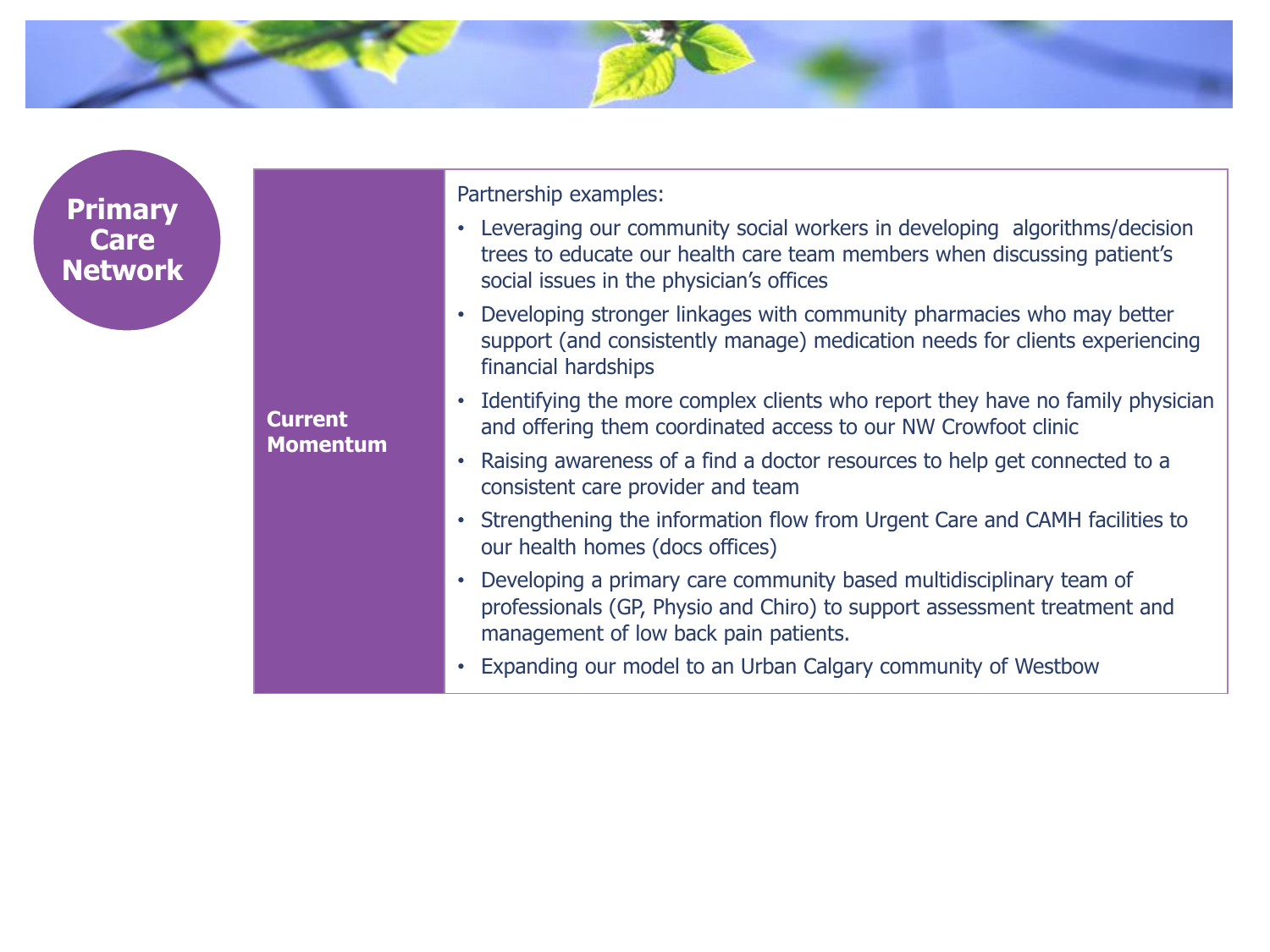

| <b>Key Activities</b>                    | • This initiative was not deemed a priority by the Implementation Committee.<br>• LTTS met with United Way to explore if a Community Index Fund could be<br>developed in partnership with other funders. At that time there appeared to<br>be no interest in this developing a collaborative fund. |  |
|------------------------------------------|----------------------------------------------------------------------------------------------------------------------------------------------------------------------------------------------------------------------------------------------------------------------------------------------------|--|
| <b>Barriers and</b><br><b>Challenges</b> | • There are many dedicated fund sponsors within Cochrane with specific<br>mandates.<br>• There is no coordinated funding to support community                                                                                                                                                      |  |
| <b>Current</b><br><b>Momentum</b>        | • None – Recommend that this initiative be revisited in the future to support y<br>social priorities.                                                                                                                                                                                              |  |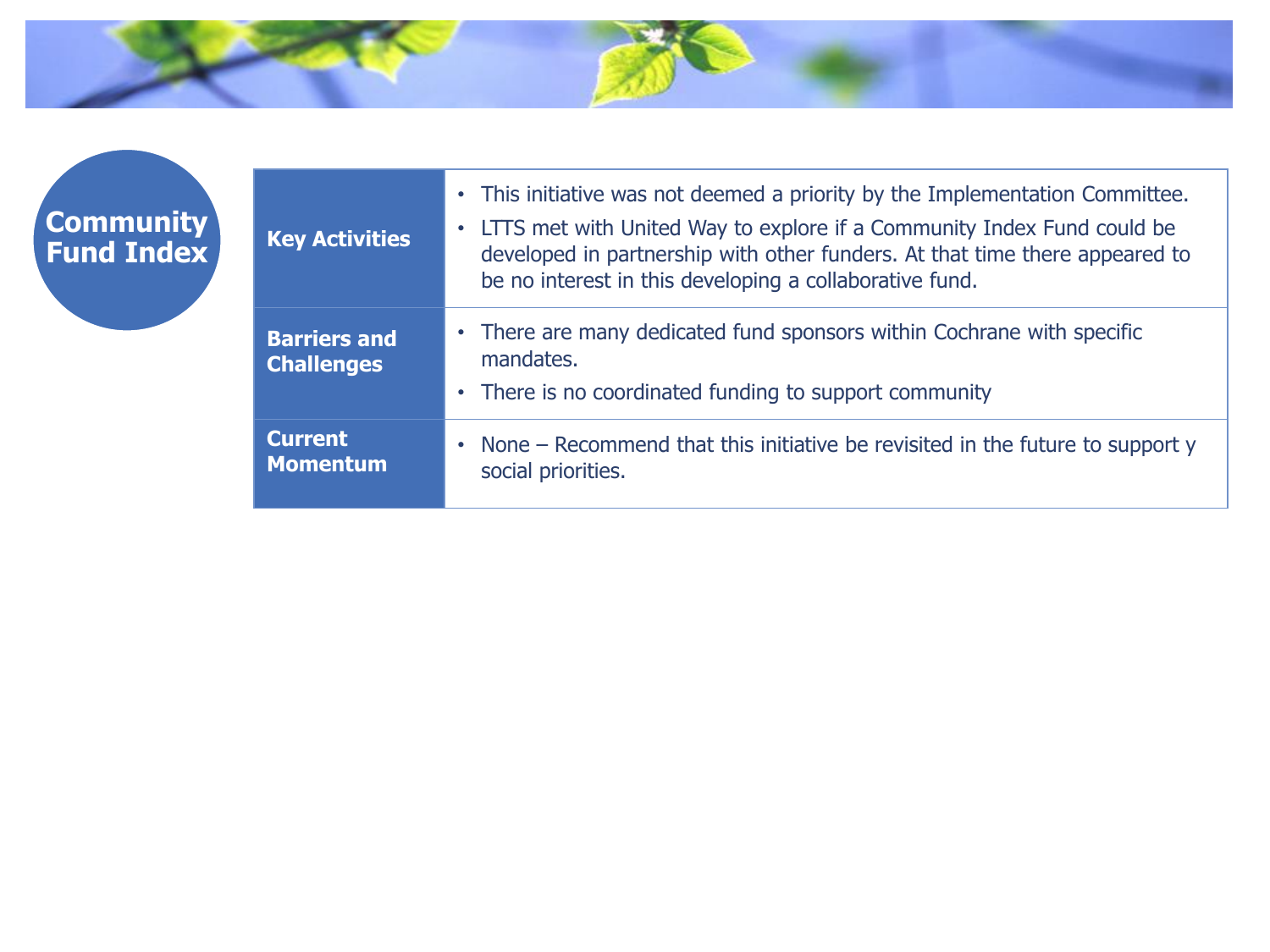

**Community Response to Domestic Violence**

| <b>Key Activities</b>                    | • The Steering Committee saw this as a priority, however the funder did not<br>support any specific activities for Domestic Violence as the Status of Women<br>Canada has specific targeted project grants for DV.<br>• There have several grant opportunities for developing an implementation plan<br>for DV, however gov.t agencies such as FCSS/Resource Centre cannot apply<br>for them, at this time LTTS Project Team has not been able to seek a Non-<br>Profit Organisation with a similar mandate to apply for the grants.<br>Domestic Violence Sector can benefit strongly from a community based non-<br>profit organisation charged with collaborative and coordination mandate. |
|------------------------------------------|-----------------------------------------------------------------------------------------------------------------------------------------------------------------------------------------------------------------------------------------------------------------------------------------------------------------------------------------------------------------------------------------------------------------------------------------------------------------------------------------------------------------------------------------------------------------------------------------------------------------------------------------------------------------------------------------------|
| <b>Barriers and</b><br><b>Challenges</b> | • There is no coordinated response                                                                                                                                                                                                                                                                                                                                                                                                                                                                                                                                                                                                                                                            |
| Current<br><b>Momentum</b>               | Resource Centre Coordinator has been working with Mental Health and Victim<br>Services to explore opportunities to partner with Peer Support Services for<br>Abused women to bring this program to Cochrane. There is now a Domestic<br>Violence Offender Treatment program (men's group) being offered in<br>Cochrane supported by the Resource Centre.                                                                                                                                                                                                                                                                                                                                      |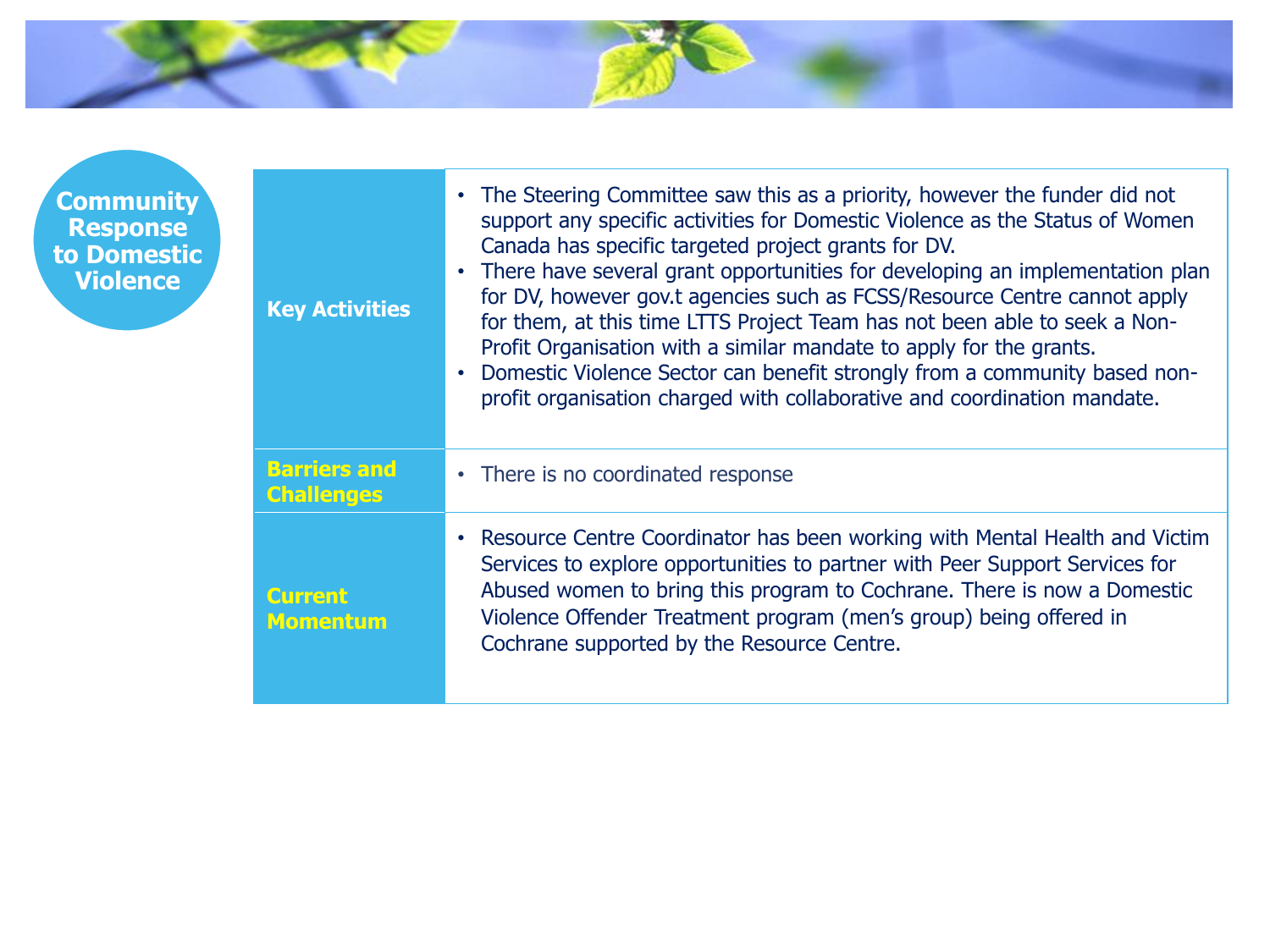**HUB – Coordination of Service Providers**

**Key Activities**

#### **IMPLEMENTATION OBJECTIVES**

*Develop a client-centered system that strengthens the capacity of service providers through collaboration, interaction, proximity and efficient use of resources to serve community and encourage peer-topeer empowerment.*

- **Establish a service provider forum to discuss services and inform referral processes.**
- **Develop a Systems Navigator approach to facilitate a referral framework between services and sectors (government and non-profit organizations).**
- **Develop protocols / processes for collecting and sharing common demographics and other service related statistics, creating a platform for advocacy.**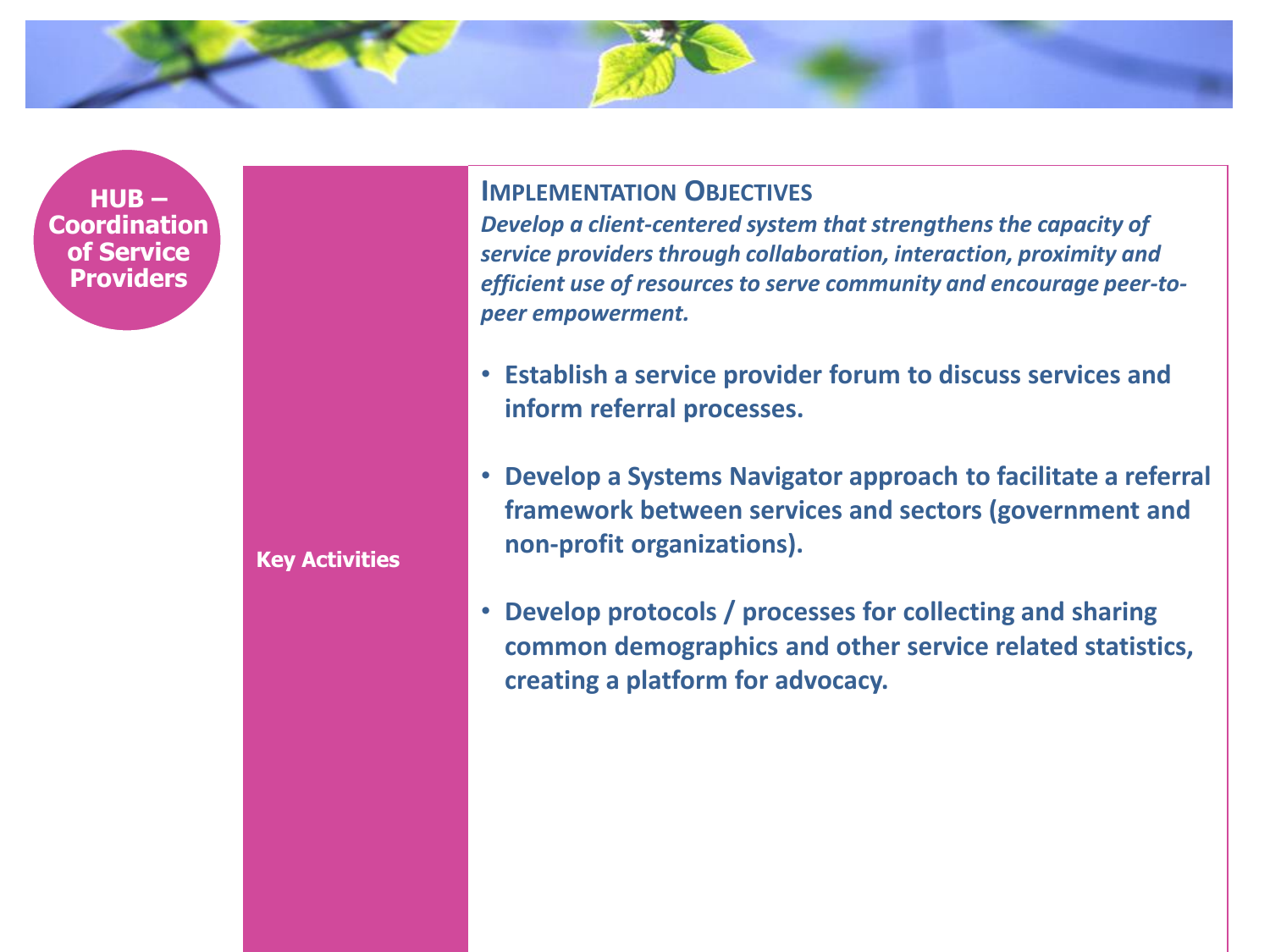

**HUB – Coordination of Service Providers**

#### **Key Activities**

**The Implementation Plan** for coordination included three specific activities:

#### **1) Establish a service provider forum to discuss services and inform referral processes.**

- A Service Agency Forum called the Hub Crawl was held on Nov 27, 2014 at the Ranch House. 63 individuals participated in the Hub Crawl with 24 community support agencies providing an overview of their services with the intention to begin a process of improved service coordination and collaboration. A Resource directory consisting of key mandates from participating service agencies was distributed to the participants.
- 92% participants found the Hub Crawl very useful and found the following aspects valuable:
	- Connecting: Opportunity to meet a diverse cross section of service providers, informally connect with other people at their tables and small group discussions.
	- *Increased Knowledge and Awareness*: Short streamlined presentations about services available, panel discussions and questions.
	- Resources on Community Services: Handout/booklet with program and contact information.
- Hub Crawl ended with a presentation on a template for a virtual hub or digital portal for service providers. Attendees were invited to participate in developing this tool. Although there was interest, there was limited community readiness to engage in this initiative.
- A follow up survey question to gauge how information gathered at the last Hub Crawl was used to better serve clients. Reponses can be summed "most had a much better understanding of local service providers and as a result have been able to make informed referrals."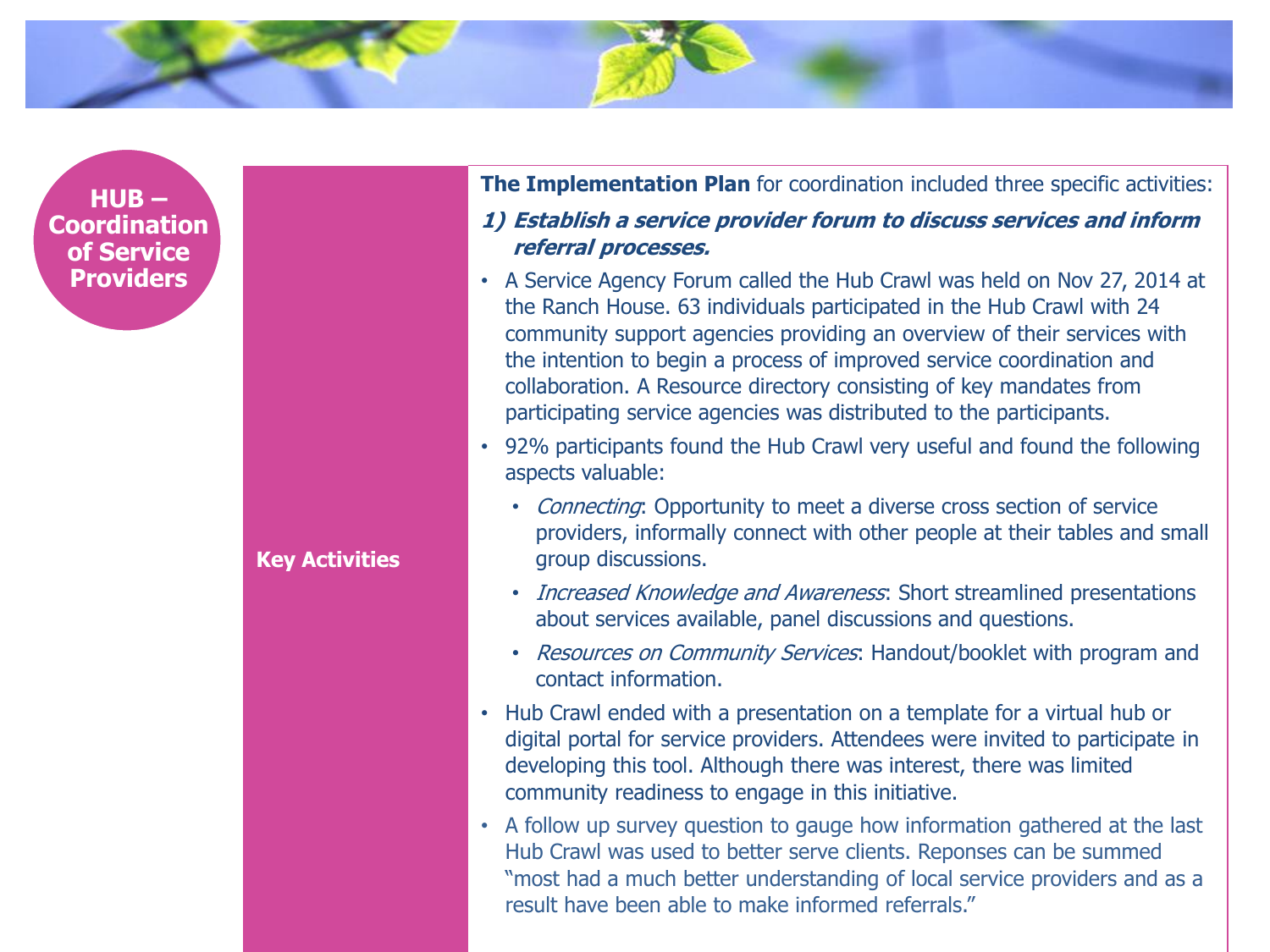

**HUB – Coordination of Service** 

| $HUB -$<br>pordination<br>of Service<br><b>Providers</b> | <b>Barriers and</b><br><b>Challenges</b> | • Systemic nature of challenges and time it takes to shift ideology<br>Organization and individual worker fatigue and capacity to take on additional<br>work.<br>Organization priority to deem coordination a priority.<br>Organization mandates on sharing information, privacy policies and consent<br>protocols.<br>Resources to support coordination work.<br>Lack of a common community vision/organisation to harness resources &<br>grants                    |
|----------------------------------------------------------|------------------------------------------|----------------------------------------------------------------------------------------------------------------------------------------------------------------------------------------------------------------------------------------------------------------------------------------------------------------------------------------------------------------------------------------------------------------------------------------------------------------------|
|                                                          | <b>Current</b><br><b>Momentum</b>        | Second Annual Hub Crawl Planned for September 23 2015, to review LTTS<br>project report, report on referral process survey and research on common<br>intake.<br>The Hub Crawl will also facilitate a dialogue on future coordination activities<br>$\bullet$<br>and sustainability plan to continue LTTS work.<br>Develop a Systems Navigator approach to facilitate a referral framework<br>between services and sectors (government and non-profit organisations). |
|                                                          |                                          |                                                                                                                                                                                                                                                                                                                                                                                                                                                                      |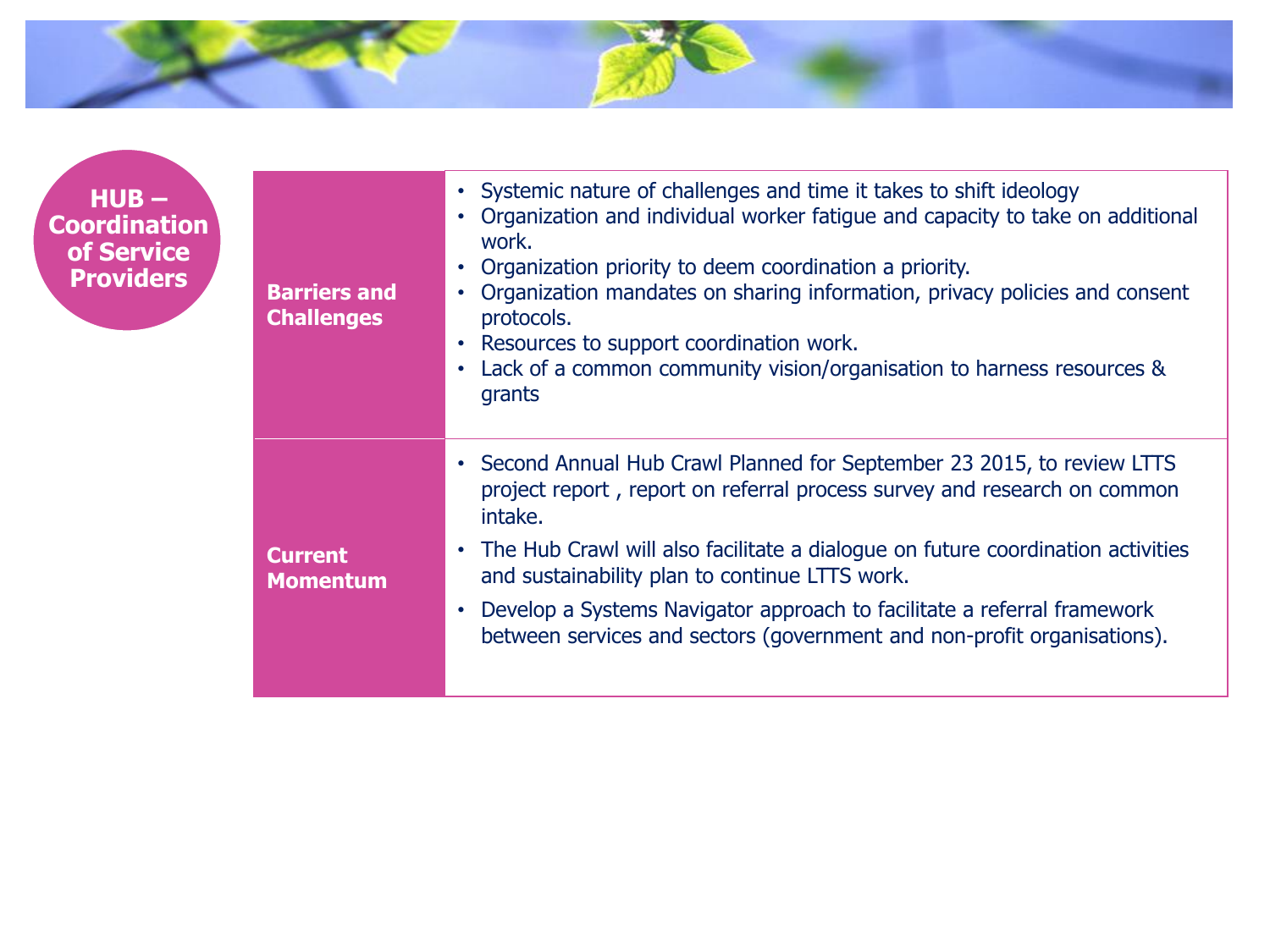

**HUB – Coordination of Service Providers**

**Key Activities**

**The Implementation Plan** for coordination included three specific activities:

- **2) Develop a Systems Navigator approach to facilitate a referral framework between services and sectors (government and nonprofit organisations).**
- In May 2015 Community Service Provider Agencies were surveyed on their referral processes.

• There were 24 respondents from 7 agencies who completed the survey and proved vital information to initiate a dialogue on developing a referral framework.

• Brenda Simpson from Constellation Consulting has summarized the results as follows: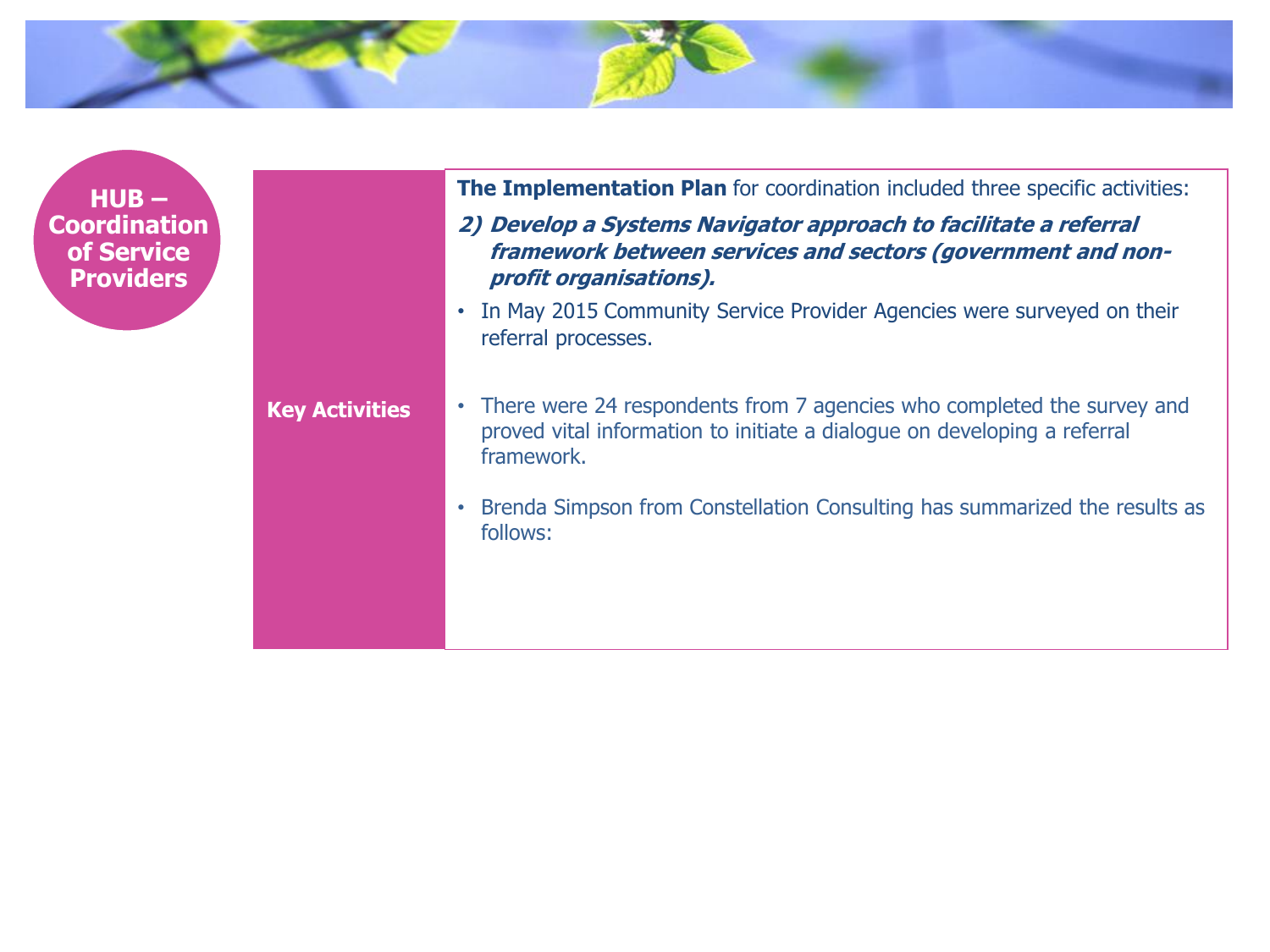#### **Which services do you most commonly refer clients to? - Top Four N=21**



**Most commonly referred to services**

- Most commonly referred to service is Mental health and Counselling services, with 74% of respondents referring clients to these types of services often.
- Basic Needs/Emergency Food is second
- Transportation and Housing are just about tied for third most common services referred to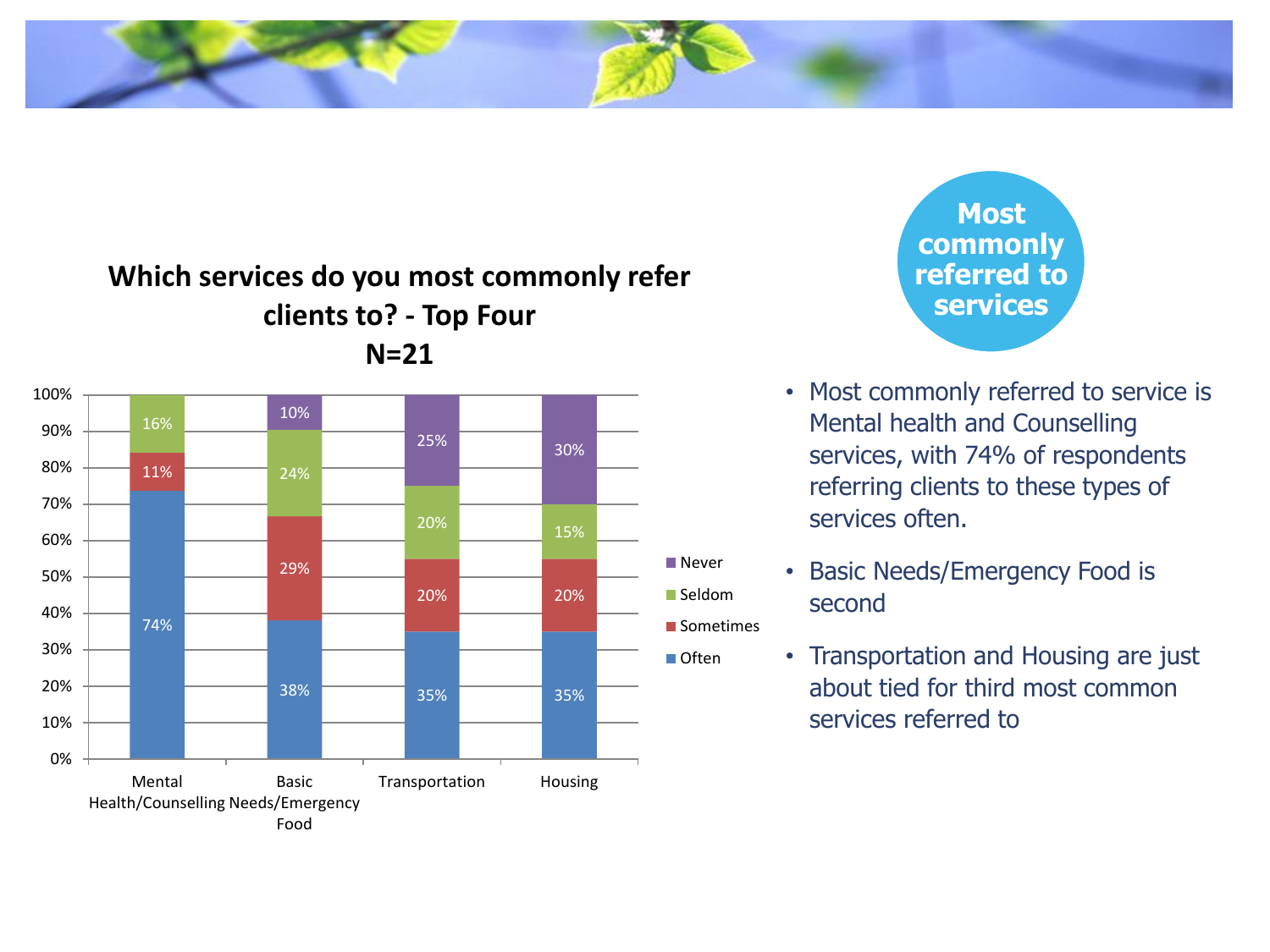**Least commonly referred to services**

- Least commonly referred to service is Senior Services, with 55% of respondents reporting that they never refer clients to these types of services.
- Justice/Police/Court services are the second least referred to services
- Child Care and Domestic Violence Services are just about tied for third

#### **Which services do you most commonly refer clients to? - Bottom Four N=21**

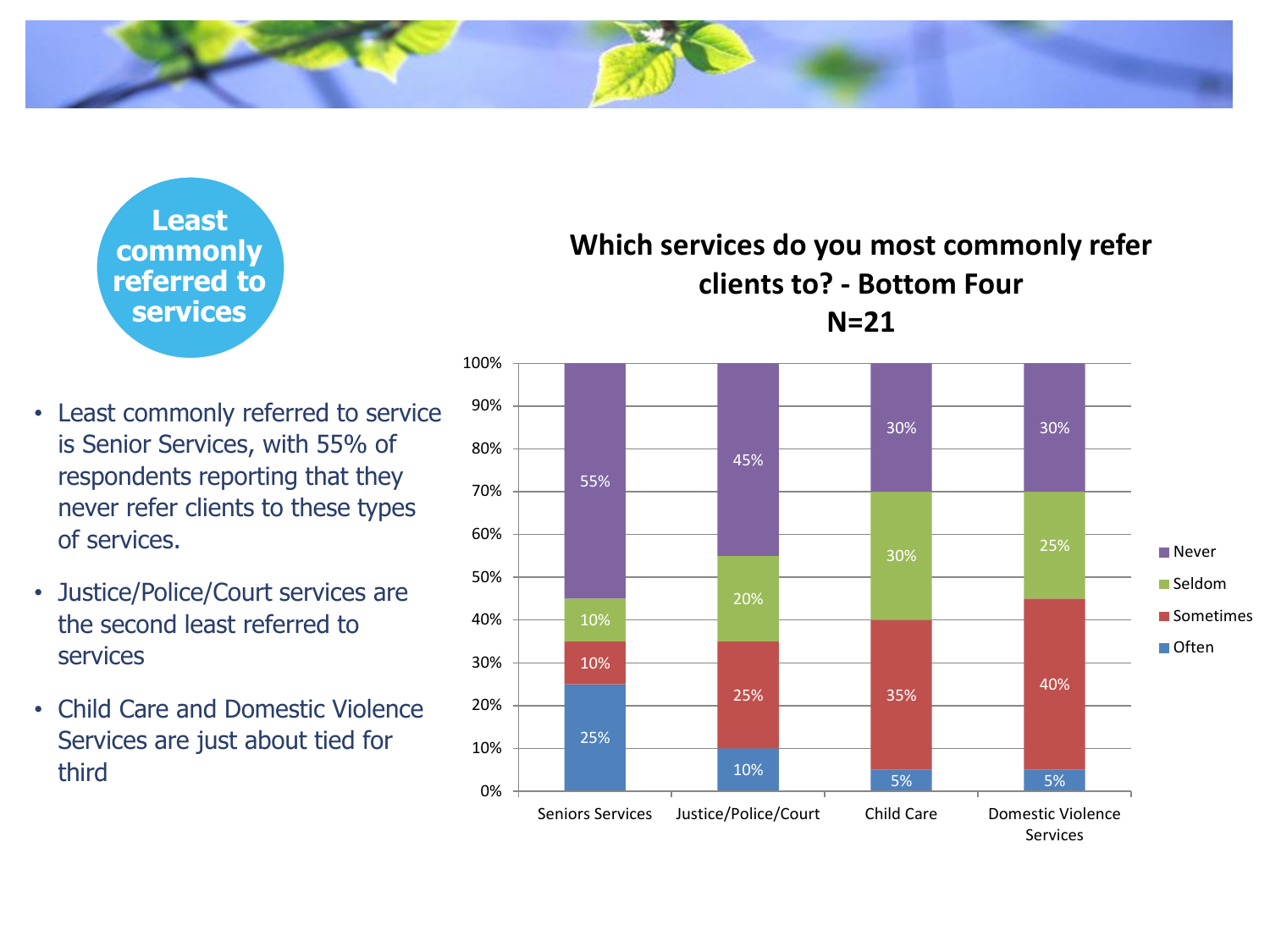

**Approach to referrals**

- Most commonly used approach to making referrals is Client Directed with 48% of respondents using this approach always or often.
- Second most common is Managed/Supported
- Least common is Accompanied

**Which approach do you use when making referrals? N=23**

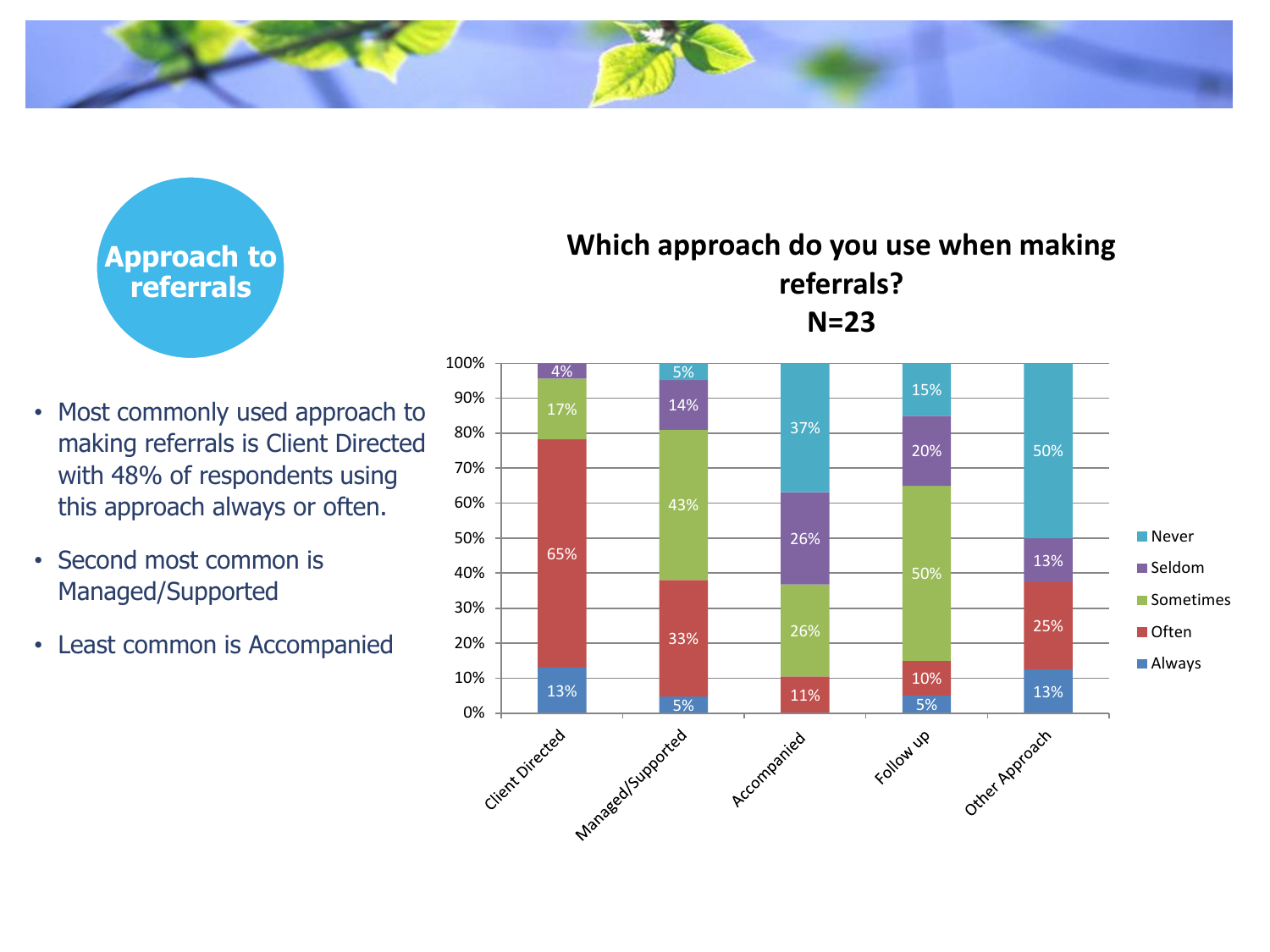

**Referral Process Preferences**

- Most commonly preferred approach to making referrals is tied between email and phone at 27%
- Second most common is Managed/Supported
- There were a few in the "Other" category, including follow up, client directed and in person referrals as well as referrals through the schools

#### **Referral Process Preferences N=15**

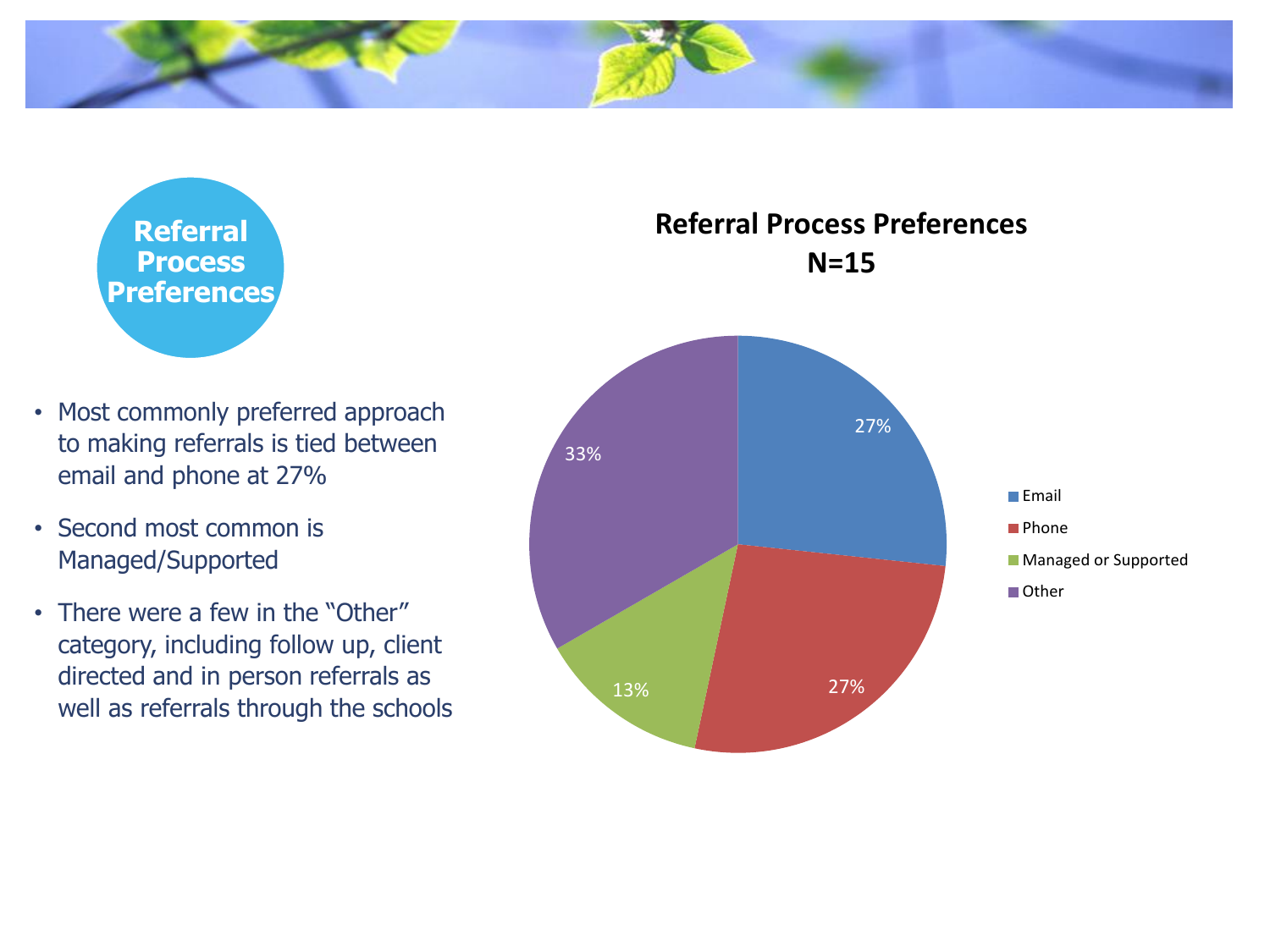#### **Challenges when Receiving Referrals N=14**



■ Lack of Context/Incomplete Referrals

**Understanding of Services** Provided

■ Other

**Challenges when Receiving Referrals**

- Most common challenge noted by the respondents is a lack of context or incomplete referrals.
- Another challenge is a lack of awareness or understanding of the services provided.
- There were many other challenges noted, including inefficiency in the use of support dollars amongst service providers, built-up client expectations, and not having enough referrals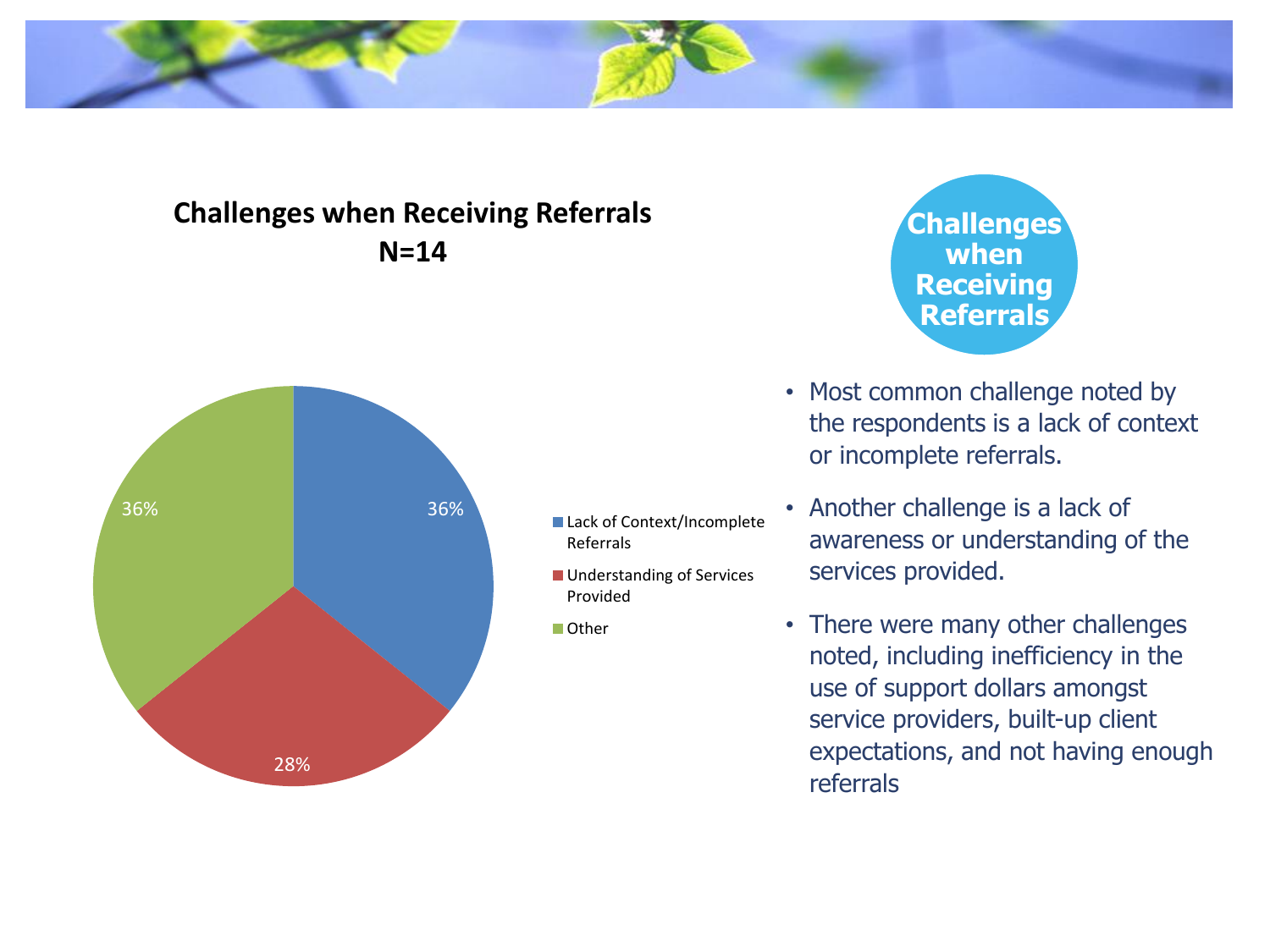

- Most commonly noted challenge is wait times and time between appointments
- Second most noted challenge is Lack of understanding/Info
- Other included connecting and following up with service providers, gaining consent of guardians, lack of space, paperwork and process around confidentiality, lack of IT connection, and language barriers.

21% 11% 11% 32% 0% 5% 10% 15% 20% 25% 30% 35% 40% 45% Time Restrictions Lack of Understanding/Info Accessing Services Clients not once referred Lack of Services Provided **Other** 

#### **Challenges Making Referrals N = 19**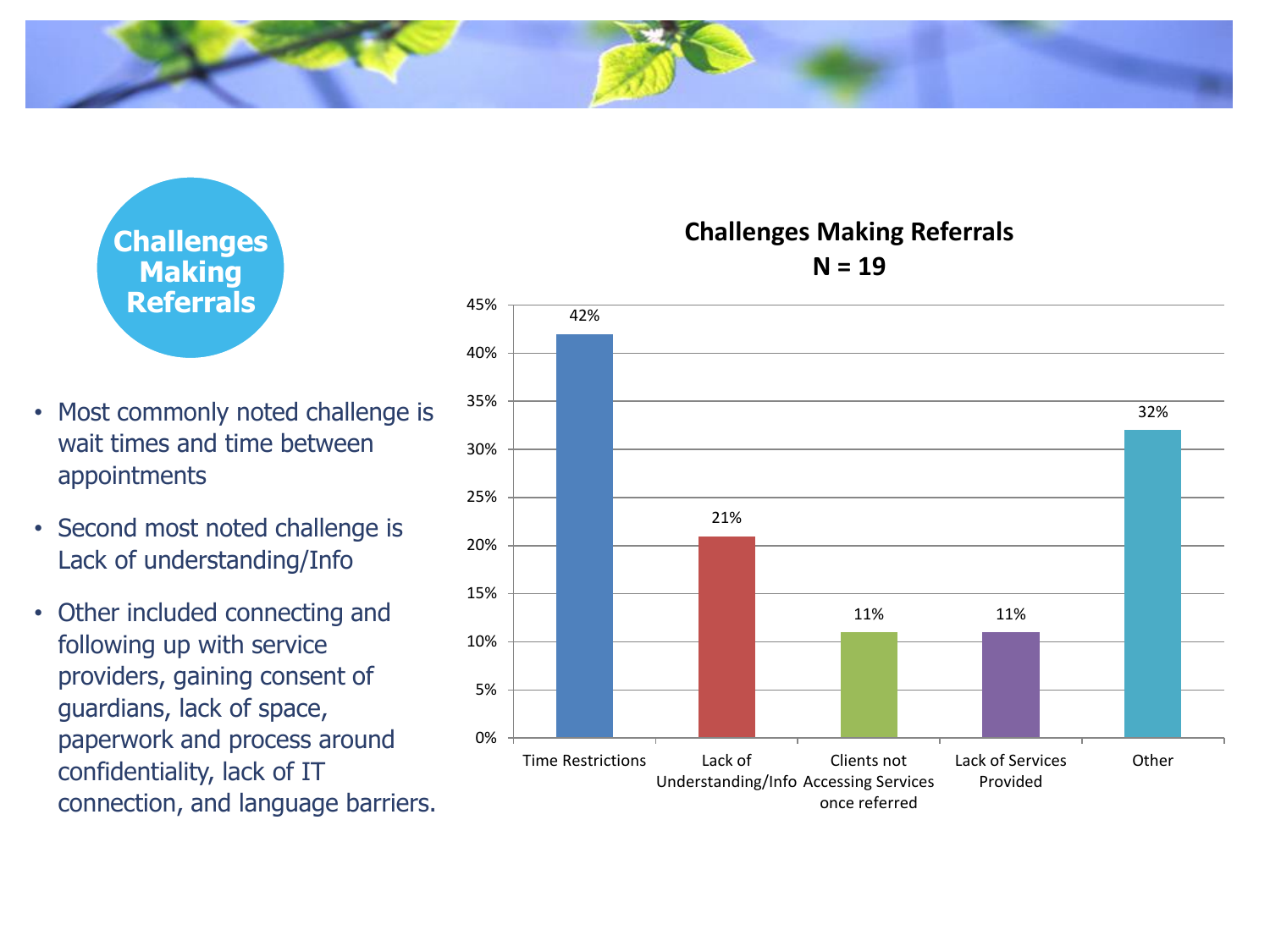

**HUB – Coordination of Service** 

| $HUB -$<br>pordination<br>of Service<br><b>Providers</b> | <b>Key Activities</b>                   | The Implementation Plan for coordination included three specific activities:<br>3) Develop protocols/processes for collecting and sharing common<br>demographics and other service related statistics, creating a<br>platform for advocacy.<br>Data Coordination Project - An audit of agency intake forms was completed<br>$\bullet$<br>September 2015. The project reviewed demographic data being collected by<br>agencies to support the goal of data sharing and coordination of services. A<br>total of 20 Cochrane community agencies and 28 intake forms were reviewed,<br>and interviews were conducted with 6 staff from local agencies.                                                                                                                   |
|----------------------------------------------------------|-----------------------------------------|----------------------------------------------------------------------------------------------------------------------------------------------------------------------------------------------------------------------------------------------------------------------------------------------------------------------------------------------------------------------------------------------------------------------------------------------------------------------------------------------------------------------------------------------------------------------------------------------------------------------------------------------------------------------------------------------------------------------------------------------------------------------|
|                                                          | <b>Barriers or</b><br><b>Challenges</b> | • There are hundreds of wide-ranging demographic or service data points being<br>collected within the community of Cochrane<br>• For the most part the data is used by agencies for internal reporting and<br>resource/program planning purposes<br>No evidence was given of data being used to inform a larger strategy linked<br>specifically to the community of Cochrane                                                                                                                                                                                                                                                                                                                                                                                         |
|                                                          | Momentum/<br><b>Next Steps</b>          | <b>Next Steps:</b><br>There is an opportunity to identify strategic social goals for the community of<br>$\bullet$<br>Cochrane that are relevant to multiple community agencies or sectors<br>• If agency intake forms were to collect key demographic data using<br>standardized language and definitions it would be possible to develop a<br>baseline of community data<br>• This would establish a community level snapshot of who is being served and<br>identify the issues residents are needing assistance with<br>With this information, agencies could collectively focus resources on key<br>$\bullet$<br>community priorities<br>• Therefore, it is recommended that resources be put towards the development<br>of a performance measures working group |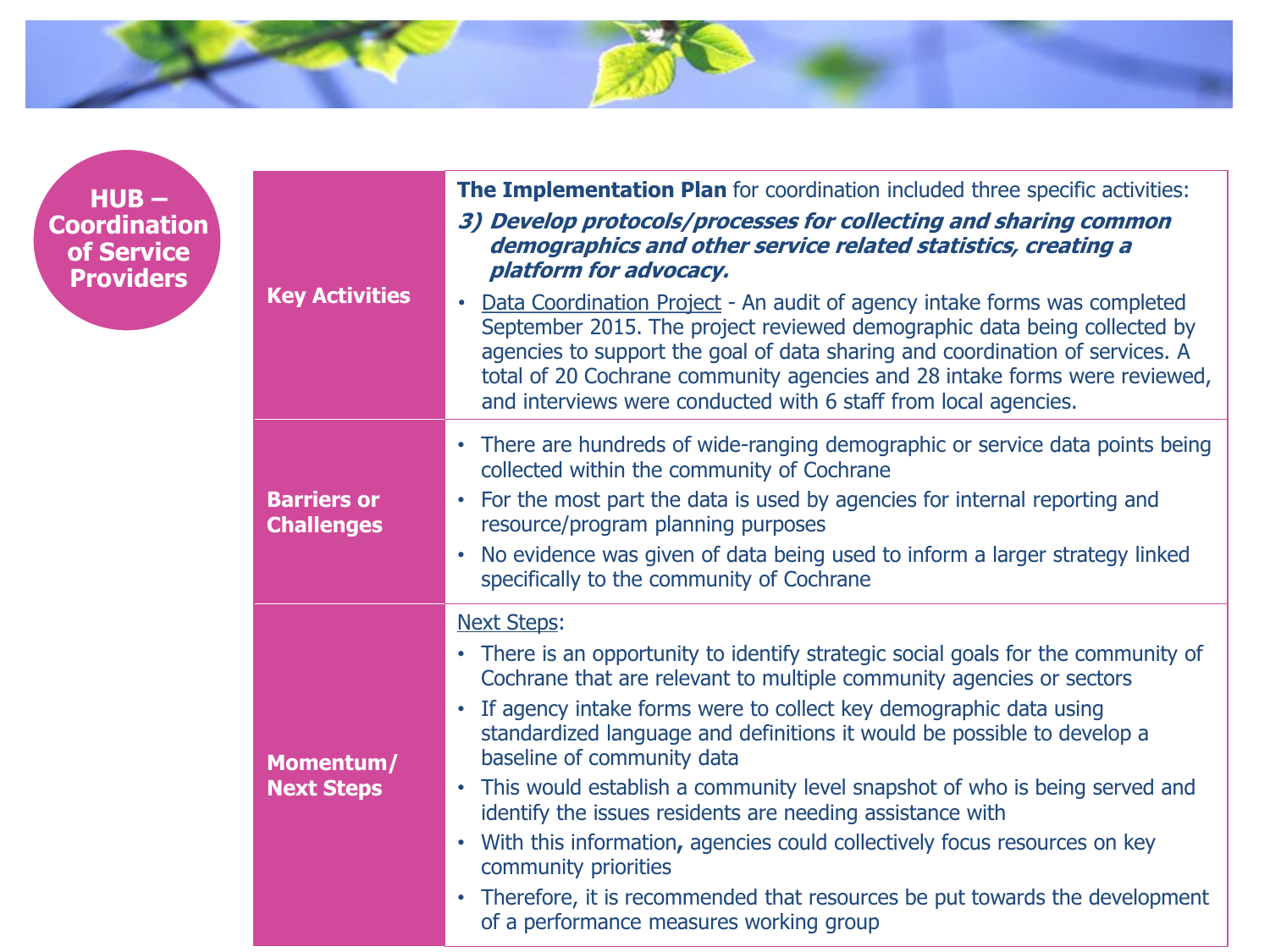## Sustainability Plan for LTTS

Outstanding Items for Coordination of Services

- Referral Process & Common Intake towards coordinated referrals and case management where necessary
- Opportunities to move forward:
	- Strong interest amongst service providers to work towards a coordinated collaborative approach (existing working groups and potential for other work)
	- Interest in developing a framework for collaboration
- Challenges to moving this forward:
	- Capacity of organizations
	- Perceptions of Privacy Laws within various organizations
	- **Funding**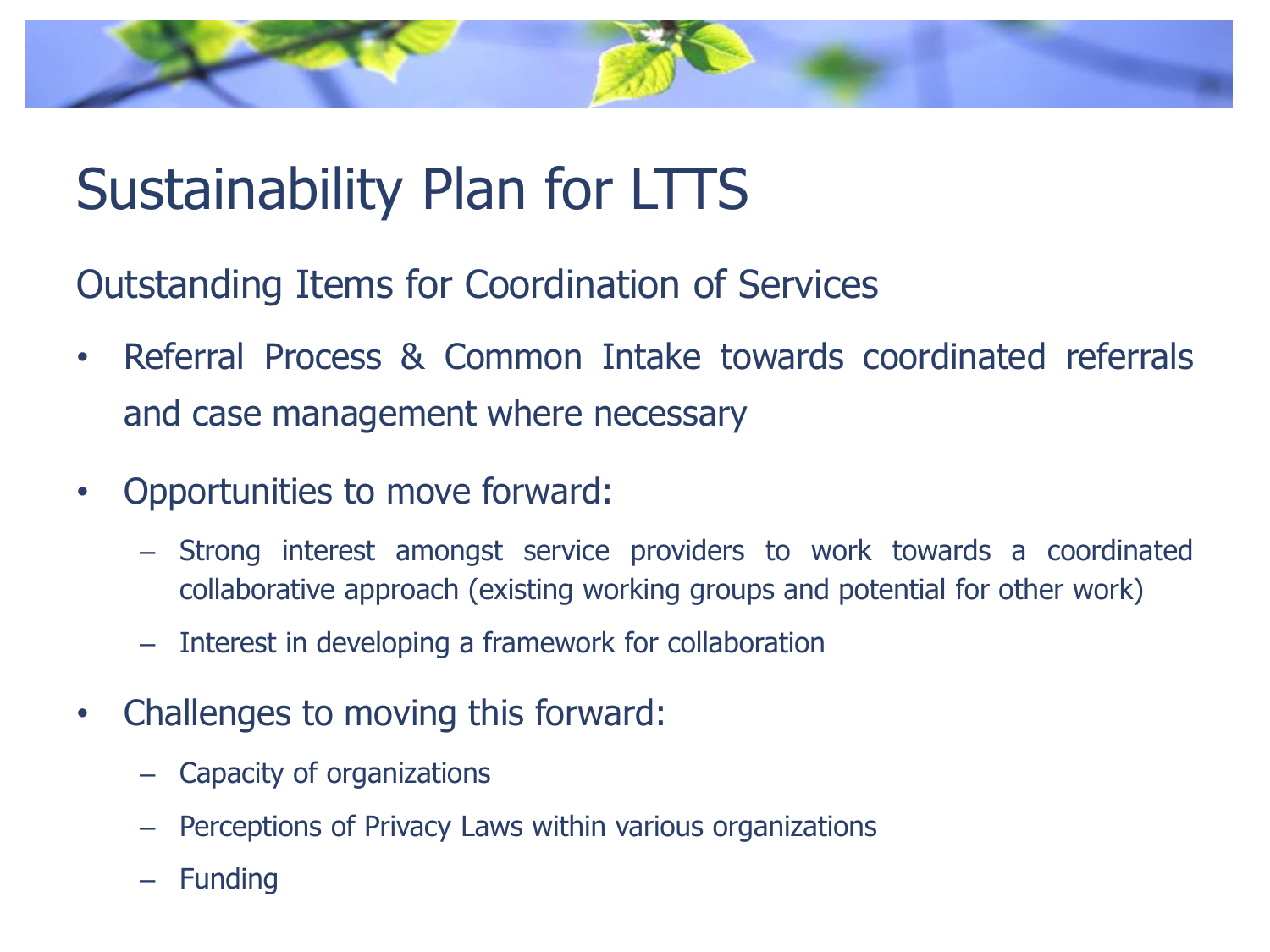## Recommendations

• **A Non-Profit Organisation mandated to develop community collaboration on the principles of** 

**Collective Impact can become the backbone organisation to many community initiatives and** 

#### **advance social policy and social infrastructure.**

- Help Guide Vision and Strategy for any New Initiatives
- Support Aligned Activities for Shared Vision
- Establish Shared Measurement Practices for Activities
- Build Public Will and Engagement
- To Advance Social Infrastructure
- Mobilize Funding- Grants & Community Index Fund.
- (Source: FSG and Greater Cincinnati Foundation)